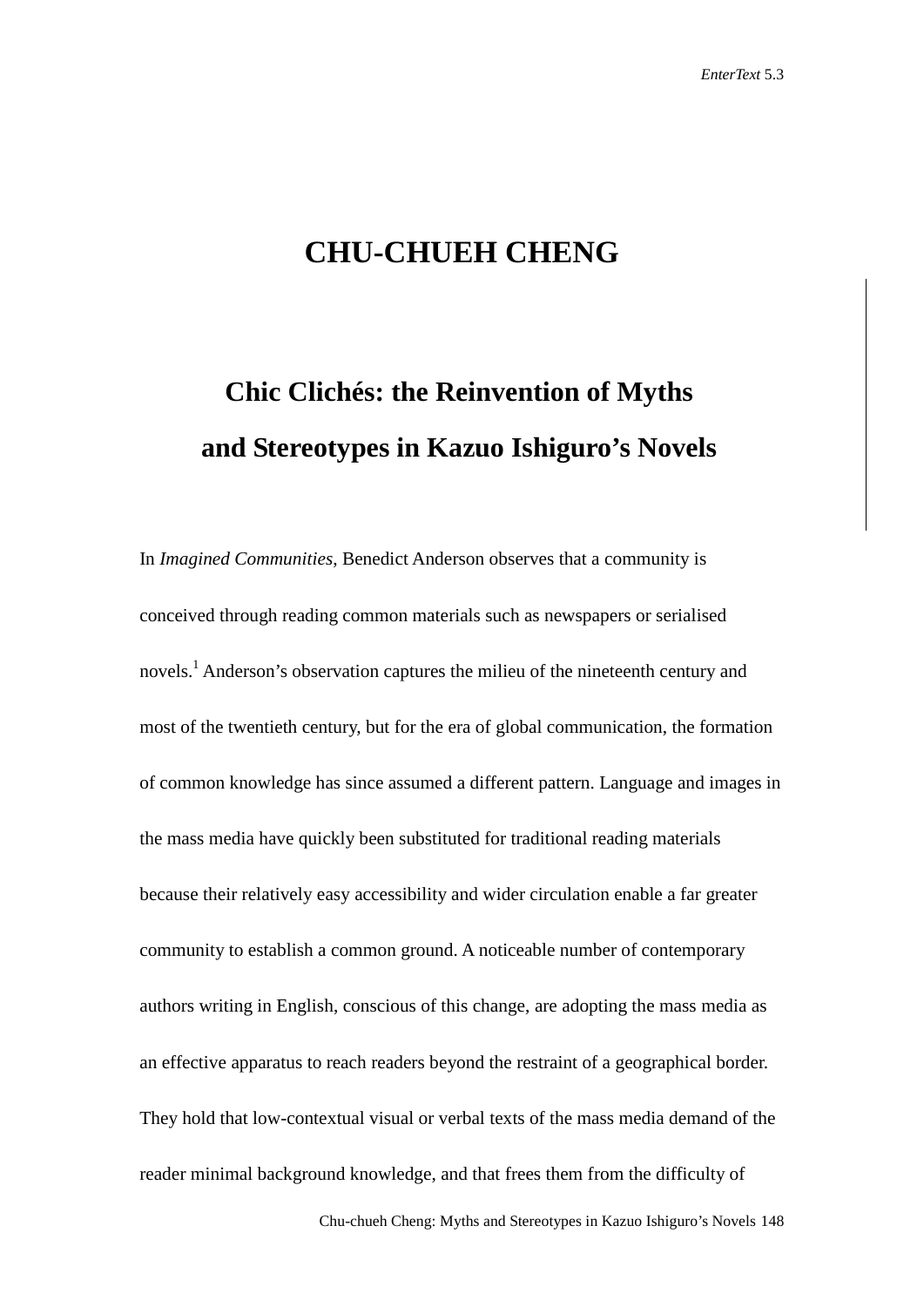cultural barriers.

Kazuo Ishiguro, a Japanese-British novelist of the TV-consuming generation, is among those who embrace the mass media as an indispensable component of his literary creation. He discerns in popular imagination and visual images an inexhaustible source of topical possibilities: "the stereotypes and the common images that are held in people from advertising, movies and other media… can be a kind of shorthand for atmosphere and mood and for deeper things as well."<sup>2</sup> The novelist cites *The Remains of the Day* (1989) and *When We Were Orphans* (2000) as examples: while the former capitalises on "an international myth about the English butler and English country life," the latter constructs Shanghai through "old Shanghai" stereotypes.<sup>3</sup> To captivate an international readership, Ishiguro obviously puts into good use widely circulated images and perceptions.

This essay examines how Ishiguro converts the transience of media representations into the permanence of literary texts. It explores how the novelist translates quotidian experience into exotic novelty and unfolds what cultural critique his literary texts suggest in such a conversion. The texts addressed are Ishiguro's four novels: *A Pale View of Hills* (1982), *An Artist of the Floating World* (1986), *The Remains of the Day* (1989), and *When We Were Orphans* (2000).4 The argument is that in these four novels, macroscopic and microscopic methods operate complementarily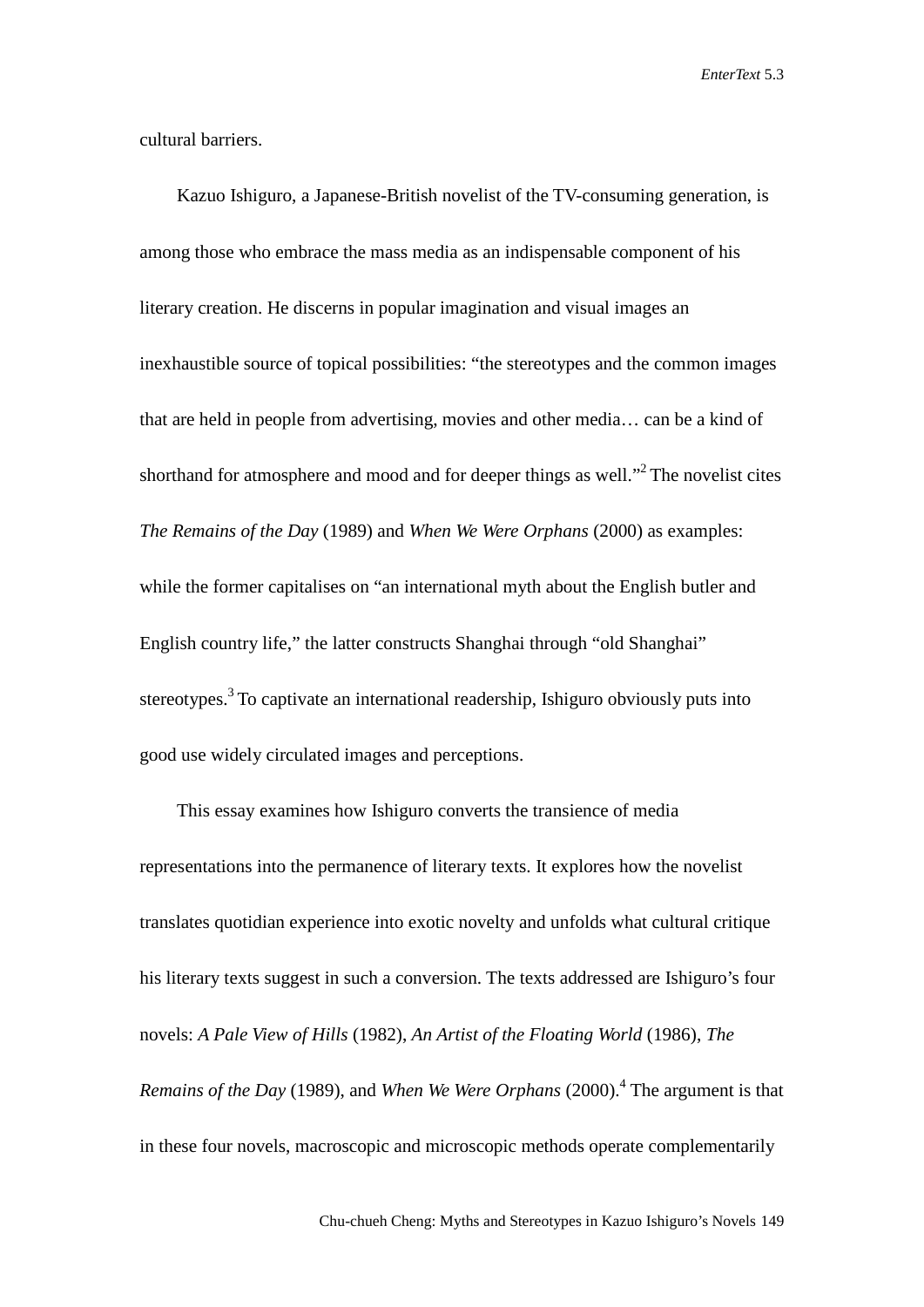to prove how inadequate are the preconceptions a society holds of itself and others.

Keenly aware that myths, stereotypes and clichés are conceived, circulated, and eventually constricted in established contexts, Ishiguro situates them in genres of divergent natures or altered social circumstances, disassociates them from their original frames of reference. Narrative strategies he systematically deploys to reinvigorate myths and stereotypes primarily fall into three categories: "National Myths in Contention," "Snapshot Images in Question," and "Stock Characters in Transformation." The contour of a given culture is often construed and perpetuated through cycles of imagination, distortion, and replication. As subject to misrepresentation as the contour, the content of the culture suffers inevitable simplification; it is frequently reduced to a set of easily identifiable codes and signs. The myth of a nation henceforth finds physicality in typecasts and snapshot images. Tourist sights and representational characters, in return, contribute to the perpetuation of the national myth, reaffirming the fabricated and the misconceived.

#### **National Myths in Contention**

Myths derive as much from one's misconstruction of an alien community as from one's delusion of indigenous society. In his novels, Ishiguro stages the rivalry of myths, intending their contention to expose each other's fallacy. He deliberately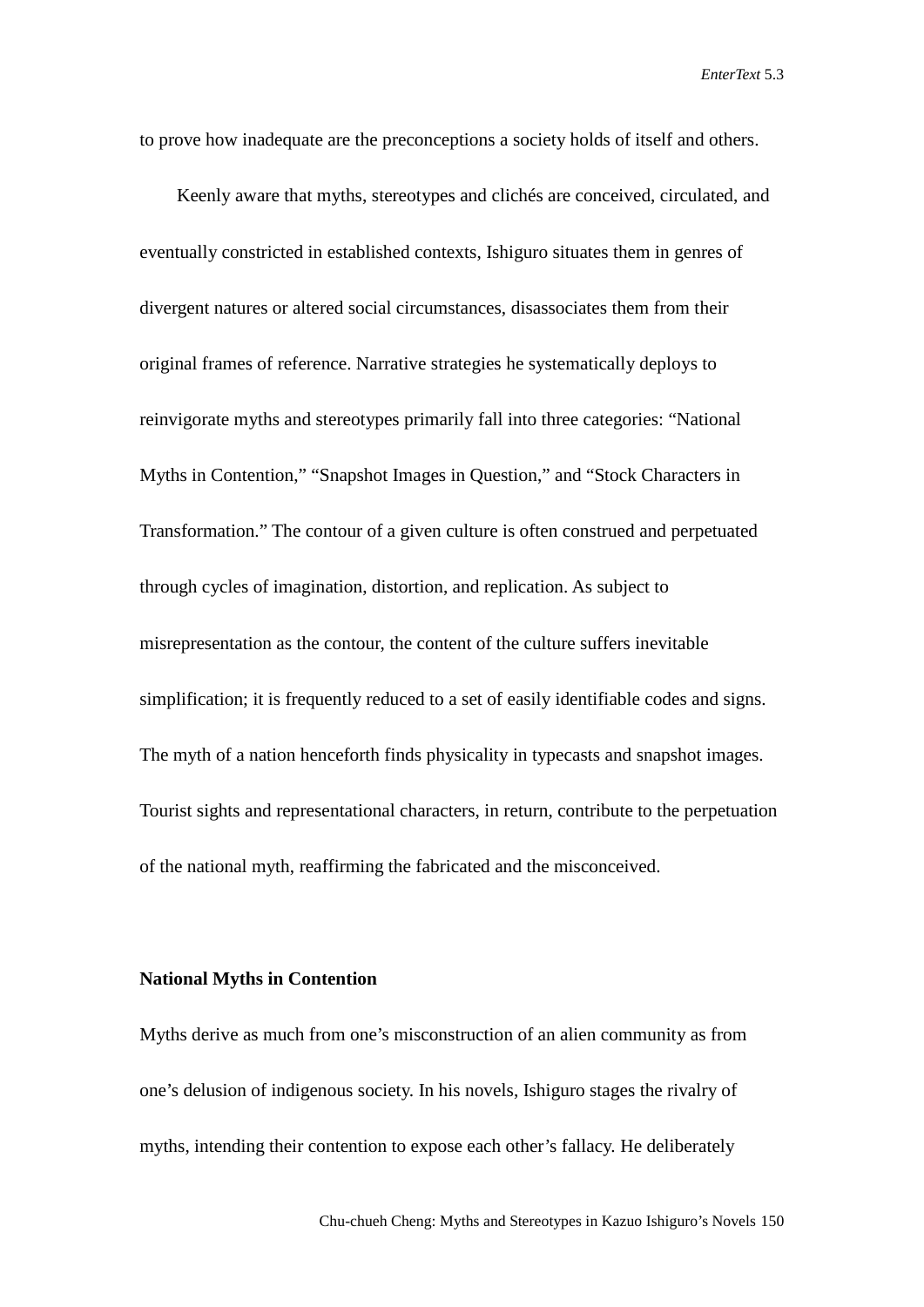reiterates in his texts generalisations that deny differences among individuals, and inserts within narratives cultural myths that meta-fictionally question their validity. The treacherousness of representing a nation is hence illustrated in the estrangement of its culture: that is, restaging de-contextualised cultural particularities in narratives about this entity. This perhaps explains why the authenticity in Ishiguro's novels paradoxically exudes a tinge of artificiality: the Japaneseness of *Pale* and *Artist* parallels the Englishness of *Remains* and *Orphans* in their dramatisation of cultural signifiers.

Ishiguro situates fables in the interstices where cultures come into contact and clash. His narrators either travel/reside overseas or encounter foreigners/foreign influences on the home front. The meeting ground of native traditions and alien influences in Ishiguro's novels may at first resemble Mary Louise Pratt's "contact zone," but it actually differs from the "colonial frontiers" where, as Pratt defines them, the metropolitan and indigenous cultures interact.<sup>5</sup> Ishiguro's site of cultural rivalry stands primarily as the locale where independent political entities compete and gradually come to see themselves anew in the contender's reflection.<sup>6</sup>

Though Japanese by ancestry, Ishiguro eschews relating the conflict he personally endures between the adoptive and original societies. Instead, he opts for illustrating his cross-cultural experience in metaphorical pastiches. Ishiguro's first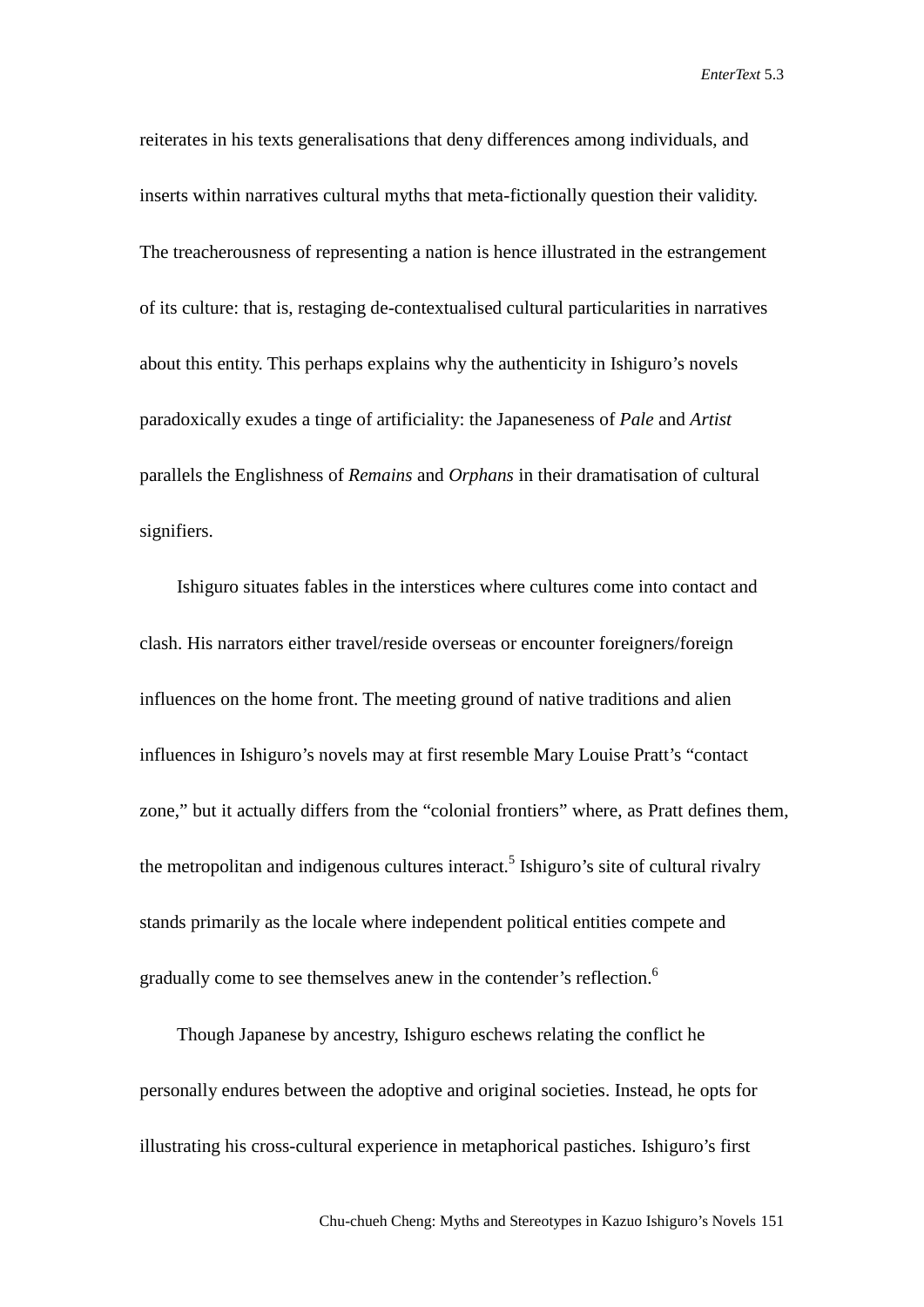novel *Pale* discloses how Etsuko, a Japanese widow residing in England, responds to Britain's construct of Japan. As Etsuko mourns for the recent death of her older daughter Keiko, a child from her previous marriage to a Japanese man, she notices that the mass media is quick to link Keiko's suicide with her Japanese origin. To the gaze of ignorant curiosity, Etsuko returns her stare: "[t]he English are fond of their idea that our race has an instinct for suicide, as if further explanations are unnecessary; for that was all they reported, that [Keiko] was Japanese and that she had hung herself in her room." <sup>7</sup> In her reciprocal gaze, Etsuko also undermines the reader's presumption that suicide stands as the paramount trope of Japanese culture and that to perform the ritual of death is to assert one's Japanese identity.

In addition to the ethnic propensity for suicide, Japan is associated with submissive women and self-sacrificing mothers. Misconstructions of Japanese women prevail in the talk of Niki, Etsuko's younger daughter, a child from her second marriage to Sheringham, an Englishman. Assuming that Etsuko left Japan to flee an unbearable marriage, Niki praises her mother's determination to pursue happiness and freedom: "It couldn't have been easy, what you did, Mother. You ought to be proud of what you did with your life...."<sup>8</sup> Niki reassures Etsuko that she has made the right decision in leaving Japan: "You did exactly the right thing. You can't just watch your life wasting away…."9 In her admiration of Etsuko's courage in starting anew in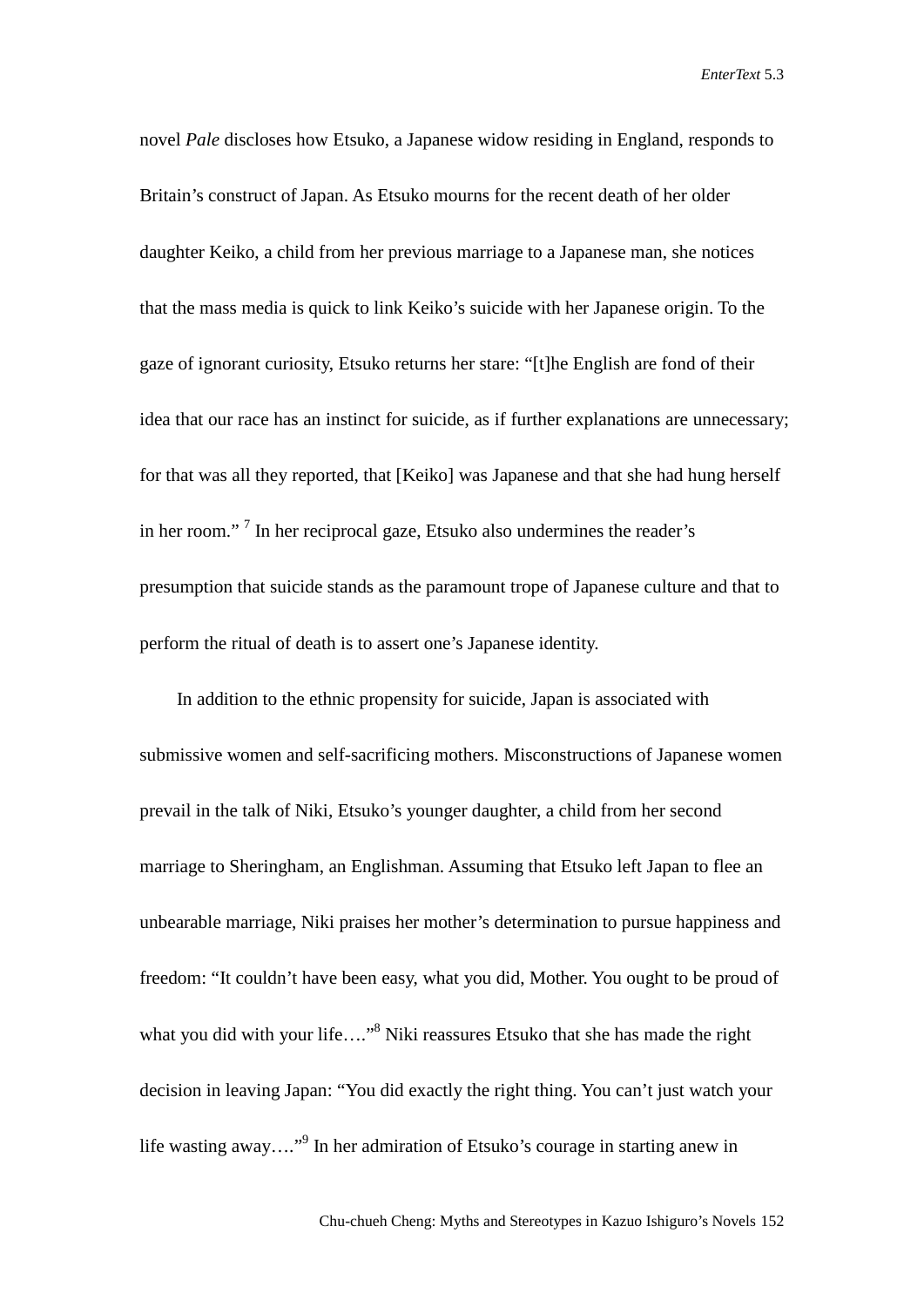England, Niki, like her father, conceives Etsuko as a victim of an "oafish" husband and readily exalts her as an extraordinary figure worthy of poetic dedication. Deep-rooted in Niki's assumption (as well as her father's) is the fabled dichotomy of a constricting Japan that denies women their needs and a liberating Britain that empowers them to pursue happiness.

The image Niki holds of Etsuko corresponds to that in Western fantasy: the Oriental woman, vulnerable and helpless, awaits the white knight in shining armour to rescue her. The ostensible parallel Ishiguro cultivates between *Pale* and Puccini's *Madame Butterfly* <sup>10</sup> veils the actual inversion of the observing Western male and the observed Oriental female. In *Pale*, the Western males, merely heard of but never seen, function solely as the props of two interracial relationships Etsuko narrates. Etsuko's friend, Sachiko, may at first sight resemble Madame Butterfly in carrying on a long-term relationship with an American soldier stationed in Nagasaki. Sachiko, however, is neither passionate nor devoted, and much less is the relationship predicated upon her naivety. The myth of the self-sacrificing Japanese woman is further challenged as one explores the motive of Etsuko's second marriage. In her reminiscence, Etsuko does not explain how she first met Sheringham and then later settled with him in England, though she mentions briefly that he once worked in Japan as a journalist. Sheringham serves more likely as an opportunity for Etsuko and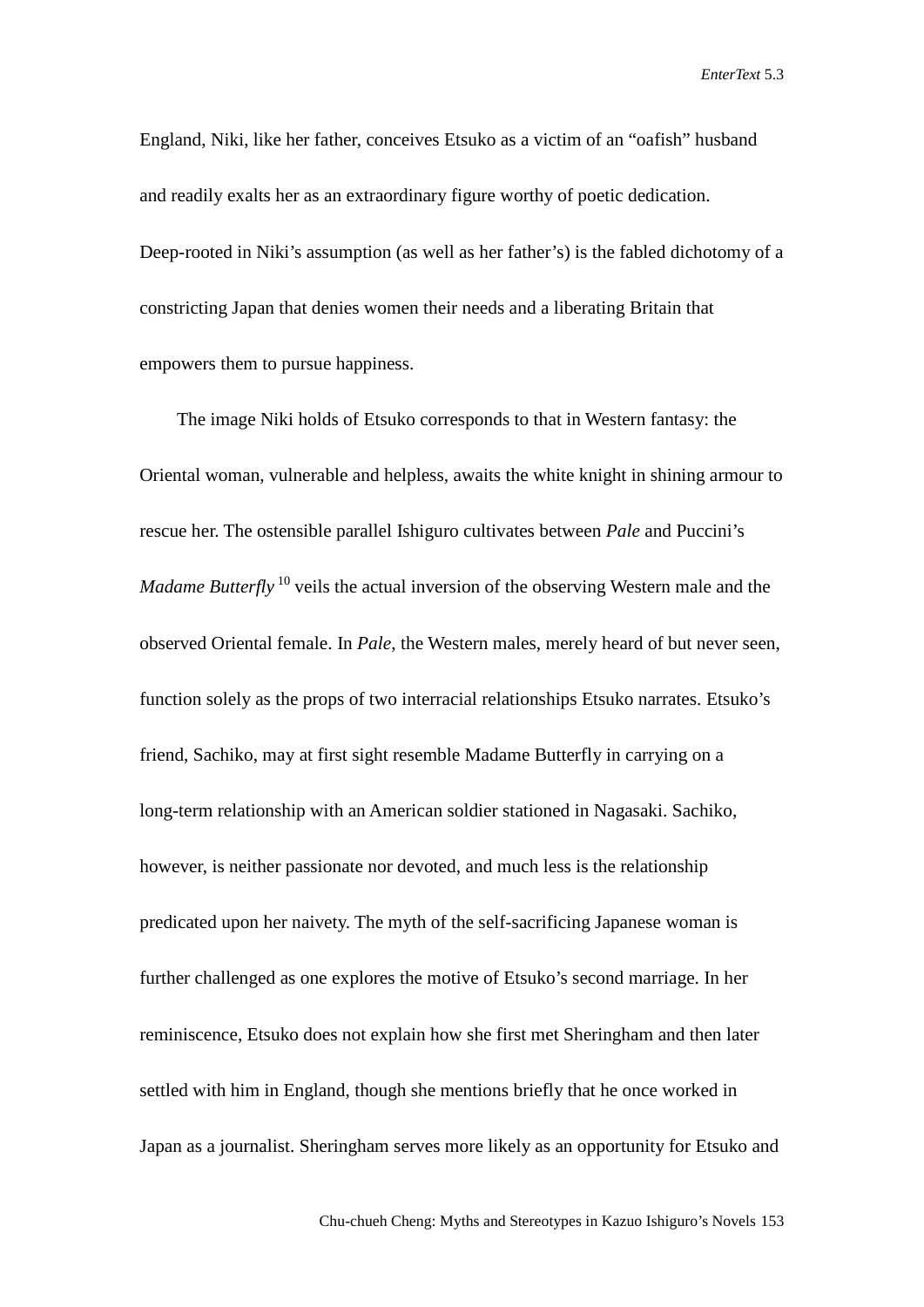her daughter Keiko to start anew in the West. The assertiveness and quiet ambition that prompt Etsuko to leave Japan by no means accords with Madame Butterfly's feminine acquiescence that so captivates the Western imagination.

If *Pale* demystifies the submissiveness of Japanese womanhood, *Artist* questions the fable of Japanese heroism. Set in war-ravaged Hiroshima, *Artist* captures Japan at the conjunction of losing its traditional values and accommodating pervasive American influences. The myth of a notoriously bellicose and yet tightly hierarchical Japan manifests itself in the legends of samurais, which prize communal unity and fearless combat. Ono's conversations with his grandson Ichiro betray the contention of two national myths. While the artist reveres Japanese warriors Lord Yoshitsune or Miyamoto Musashi,<sup>11</sup> his grandson admires American cultural icons Popeye the Sailorman and the Lone Ranger.<sup>12</sup> To Ono's great lament, a defeated nation inevitably emulates its conqueror. The collective solidarity the Japanese traditionally valorise gives way to the individualistic gallantry Americans glorify. Concurrent with Ono's narration is the era of Allied Occupation (1945-1952), during which the individualistic heroism that Popeye and the Lone Ranger epitomise supersedes the social harmony that Japanese samurais symbolise.

The talk of samurai spirit naturally leads to its twin issue, ritualistic suicide, *hara-kiri*, for traditional Japanese heroism fuses death with honour and courage. The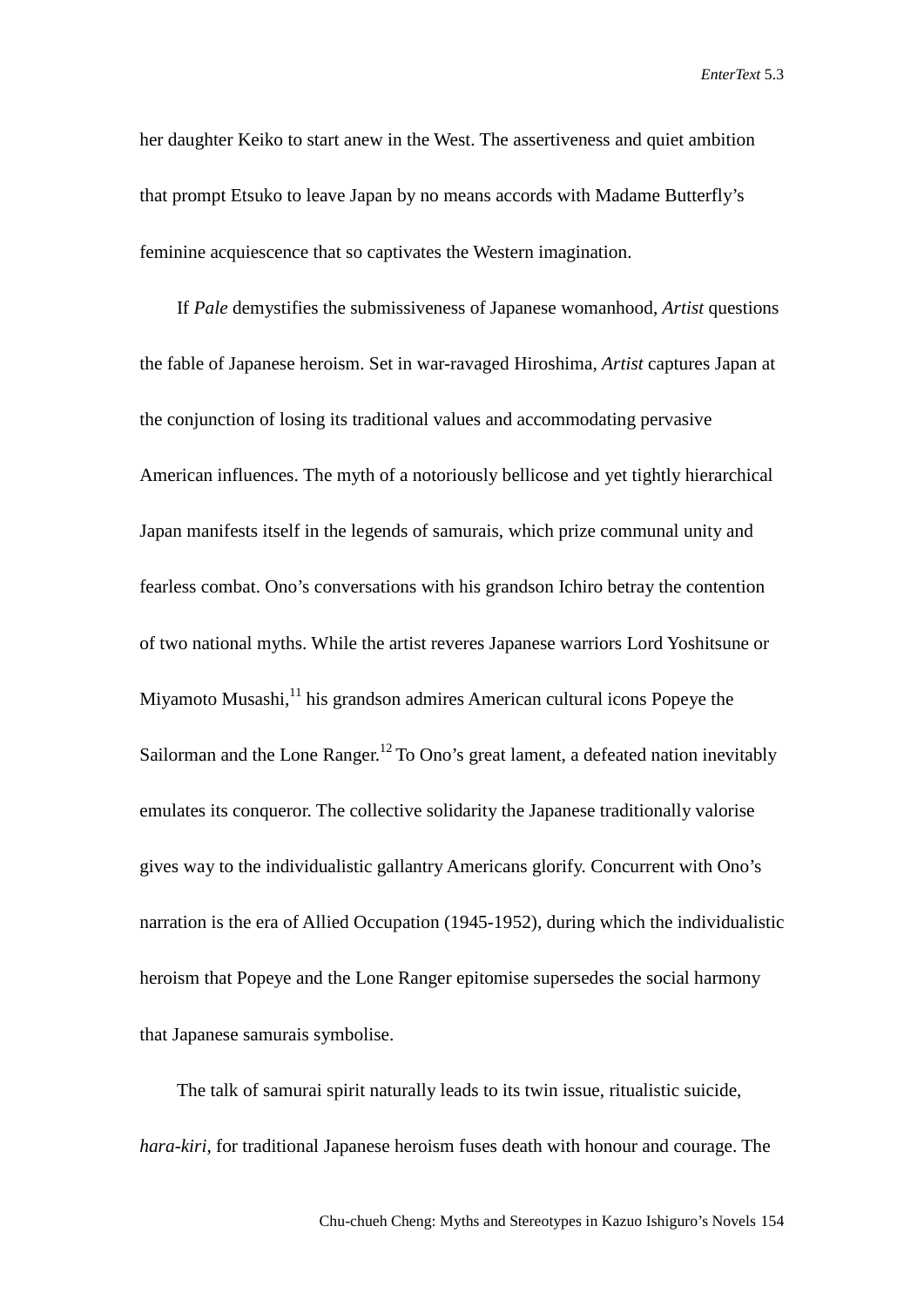ritualistic suicide of a defeated samurai, as a gesture of dignified apology, is anticipated and revered. Two instances of *hara-kiri* are purportedly mentioned in the course of Ono's retrospect. Jiro Miyake, former fiancée of Ono's younger daughter, mentions that the president of his company attempts *hara-kiri* first and eventually gases himself to express an apology to "the families of those killed in the war." <sup>13</sup> Suicide is again spoken of in Ono's respective conversations with Taro Saito and daughter Setsuko: Yukio Naguchi, a renowned composer whose songs advocated military aggression, commits suicide. While readers anticipate that Ono will take a similarly drastic action, the narrative progresses with a humorous twist. The ceremonial death is deprived of its heroic connotation because Ono can never muster enough courage to terminate his life. Instead, he acknowledges his guilt. The pathos that Ono has intended in his confession is deflated, for neither his own family nor the Saito family ever considers him an artist of notable influence, much less one capable of advocating militarism. The verbal disembowelment that Ono performs ironically turns an otherwise tragic ritual into a comic parody. As Rebecca L. Walkowitz aptly states, suicide in Ishiguro's writing functions at once as "the preeminent signifier of Japanese culture" and derision at the reader's "metonymic presumption" that the Japanese tend to resolve despair or disgrace with suicide.<sup>14</sup>

Comparable to *Pale* and *Artist* that tease the Western misconceptions of Japan,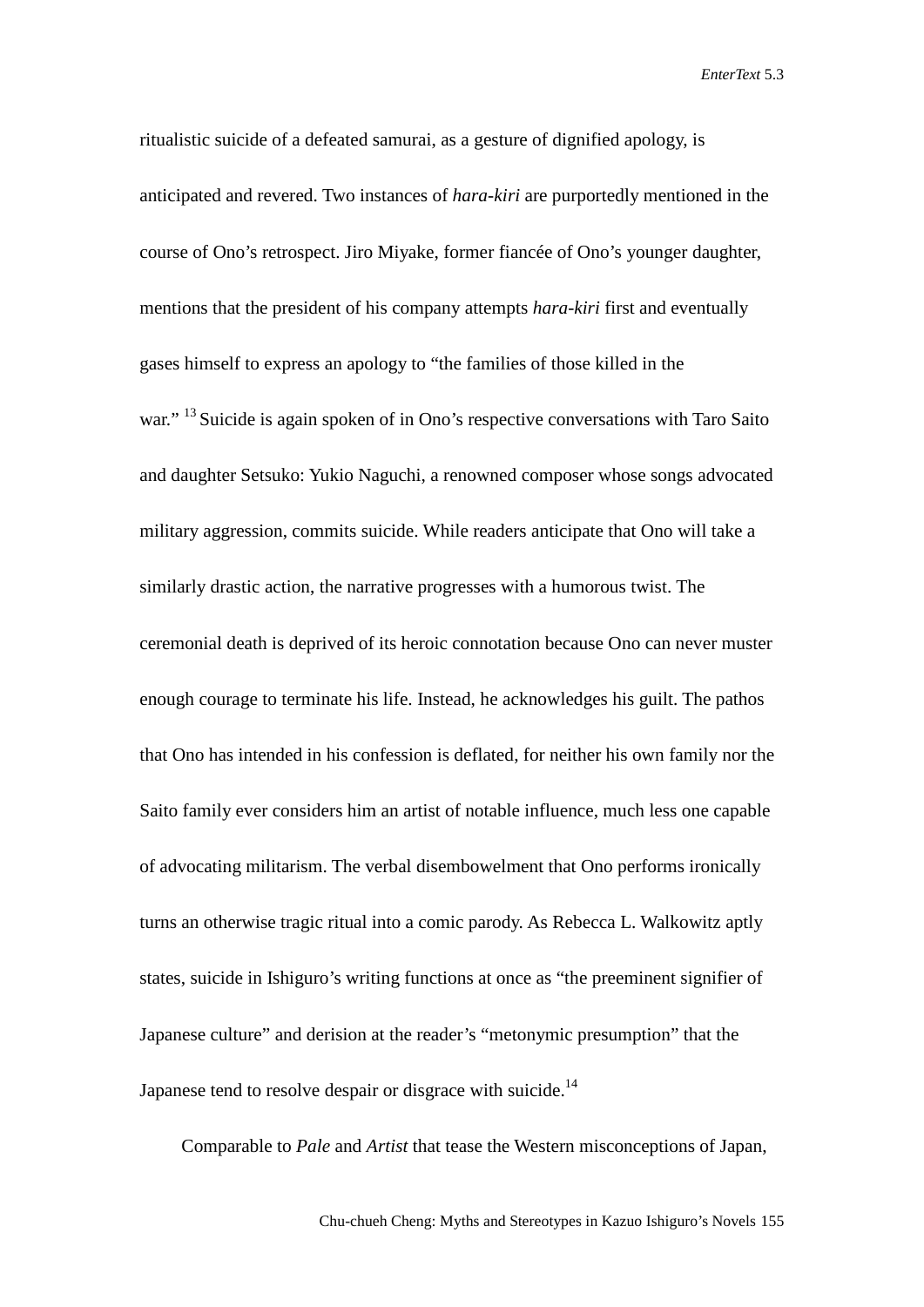*Remains* derides Britain's self-delusive superiority by juxtaposing its drastic decline to America's postwar ascendance. As the butler-narrator Stevens's motorcar meanders along the bendy country road, his mind drifts from the "greatness" of Britain to the "greatness"  $^{15}$  of the butler<sup>16</sup>. The myth of Great Britain, according to Stevens's logic, is metonymically explained through the fable of the great butler, and the uncouthness of America further accentuates Britain's sophistication. Stevens envisages the prominence of his nation in terms of mundane trivialities, for he firmly believes that by acting and speaking in a certain manner he will inhabit the role of the quintessential English butler. Such a conviction is best illustrated in the oratorical differences he discerns between his "witticism" and Mr. Farraday's "bantering." The butler considers the joking manners only an "American gentleman" like Farraday would favour.<sup>17</sup> "American" as an adjective recurs in Stevens's narration: other than a describer of national identity, the word connotes the prejudices he holds against the intruding culture.

Contrary to Stevens who defines Englishness in strict codes of manner and rhetoric, the Americans equate possessing authentic English artifacts with experiencing genuine English ways of life. The episode in which Farraday's friends, the Wakefields, visit Darlington Hall illustrates this ideological divergence. Touring the Hall, the American couple makes "various American exclamations of delight" and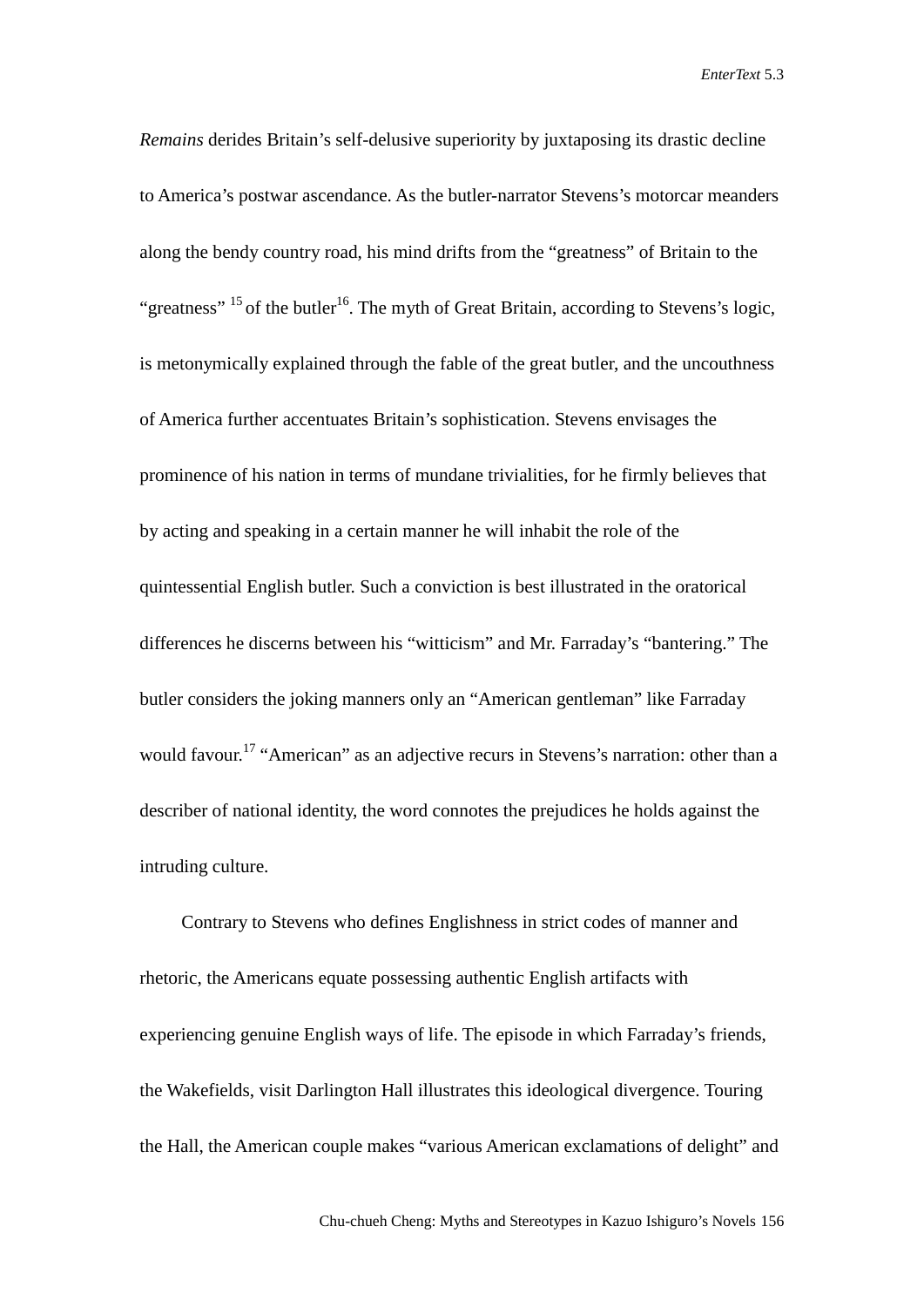reveals "a deep enthusiasm for English ways."<sup>18</sup> They share with Farraday the enthusiasm for acquiring "a genuine old English house" and "a genuine old-fashioned English butler." The Americans' eagerness to emulate the British through buying up the nation's historical artifacts ironically reassures Stevens of the myth of Britain's supremacy to which he blindly subscribes.

If Ishiguro snipes at America's postwar economic prosperity through Farraday's and the Wakefields' greedy purchase of British cultural heritage, he punctures Britain's pomposity through Stevens's and Lord Darlington's gullibility. At a conference, Lewis, an American senator, and Darlington debate ardently the differences between American "professionalism" and British "amateurism." Lewis, while recognising the "noble instinct" in "gentleman amateurs" like Darlington, cautions that the aristocrat's uninformed interferences in international affairs will lead to great catastrophe.<sup>19</sup> Darlington, on the other hand, defends his aristocratic "amateurism" as an honorable antidote to the American "professionalism," which he characterises as a work ethic highly motivated by "greed and advantage rather than those of goodness and the desire to see justice prevail in the world.<sup>20</sup> The ideological polarity of Darlington's idealism and Lewis's pragmatism parallels the political antithesis of British monarchy and American democracy. The mythical divergence of Britain and America may very well be superficial. The plebeian professionalism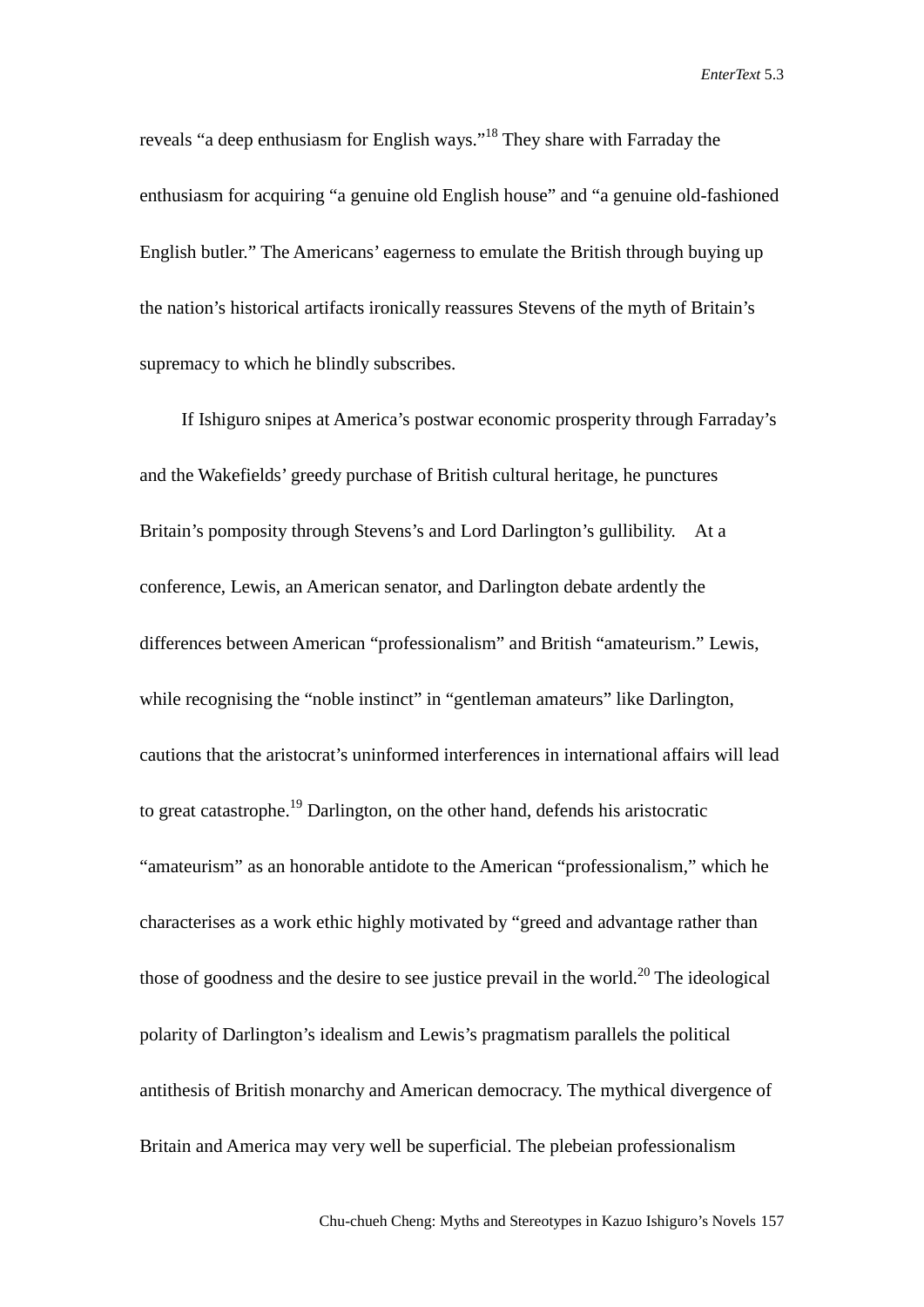Stevens emphasises does not really accord with the patrician amateurism Lord Darlington upholds. Instead, Stevens's definition of an adept butler is more akin to Lewis's description of a competent politician, for both subscribe to the value of proficiency and commitment. The myth of Britain's self-proclaimed "greatness" paradoxically finds its mirror reflection in that of America's much maligned aggressiveness.

The myth of Great Britain assumes a different form in *Orphans*. During his childhood in Shanghai, Banks construes through the Conan Doyle mysteries a motherland permeated with "the air of the English lanes and meadows" and London crisscrossed by "foggy streets."<sup>21</sup> These detective stories also instil in Banks the illusion that scientific precision will eventually triumph over menacing barbarity. The mythical Englishness, as Banks firmly believes, manifests itself in the aura and mission of Sherlock Holmes. To fulfill his childhood wish for being sufficiently English, Banks chooses the profession of detective. Emulating Holmes, the quintessential English sleuth, he considers himself acquiring the quality of authentic Englishness.

If popular novels inform the young Banks of a motherland he has yet to visit, hearsay and tall-tales instil in him a phantasmagoric China. He pictures the world beyond the International Settlement through childish fantasies, mostly gruesome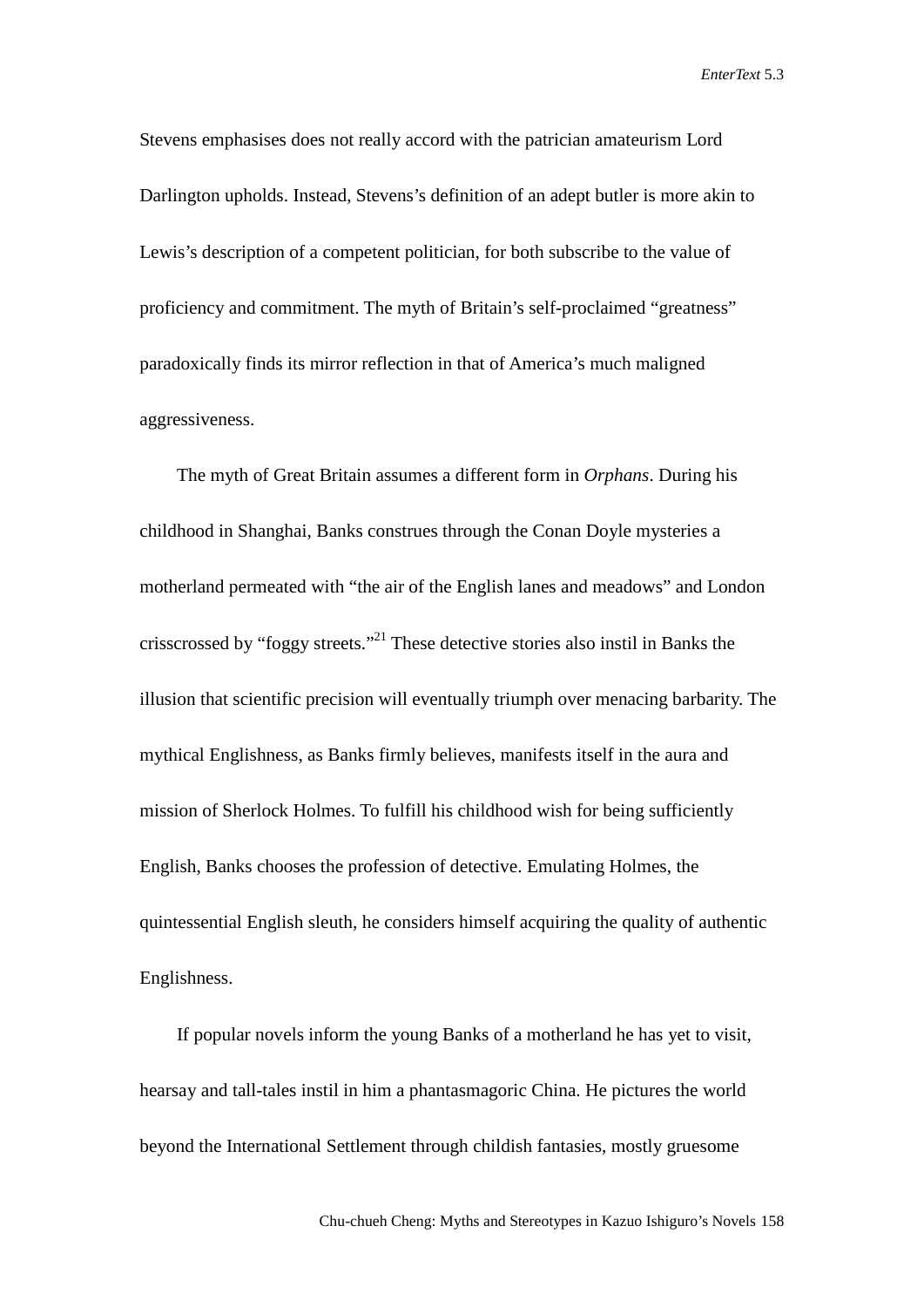details acquired secondhand through a Japanese boy, Akira, in his neighbourhood. Banks recalls Akira portrayed the Chinese districts as a chaotic world where "dead bodies piled up everywhere, flies buzzing all over them," and where a commanding warlord "transported on a sedan chair, accompanied by a giant carrying a sword" would have some passers-by beheaded.<sup>22</sup> Envisioning China as the source of rampant crimes, Banks internalises the myth of the sinister Oriental world and, worse yet, allows that misconception to dictate his professional judgments.

Two national myths conflate in Banks's unsophisticated vision of the world. As the barbarous and insidious China is disseminating vice worldwide, the civilised and moralistic England should come ashore to eradicate the evil and restore global harmony. In Banks's naive fantasies, China is an infant in need of the West's protection, but it turns out that he is the child prematurely deprived of parental guidance, bewildered and dispossessed in the Oriental world. His confidence that he will bring peace and order to China proves even more infantile than the country he vows to rescue from moral collapse. Exposing Banks's immaturity and Philip's hypocrisy, *Orphans* undermines the myth of the White man's burden, that the enlightened British Self is morally responsible for civilising the barbaric Chinese Other. The chivalric oratory Banks uses echoes the rhetoric of salvation the British anti-opium campaigners such as his mother and Uncle Philip adopt: both commence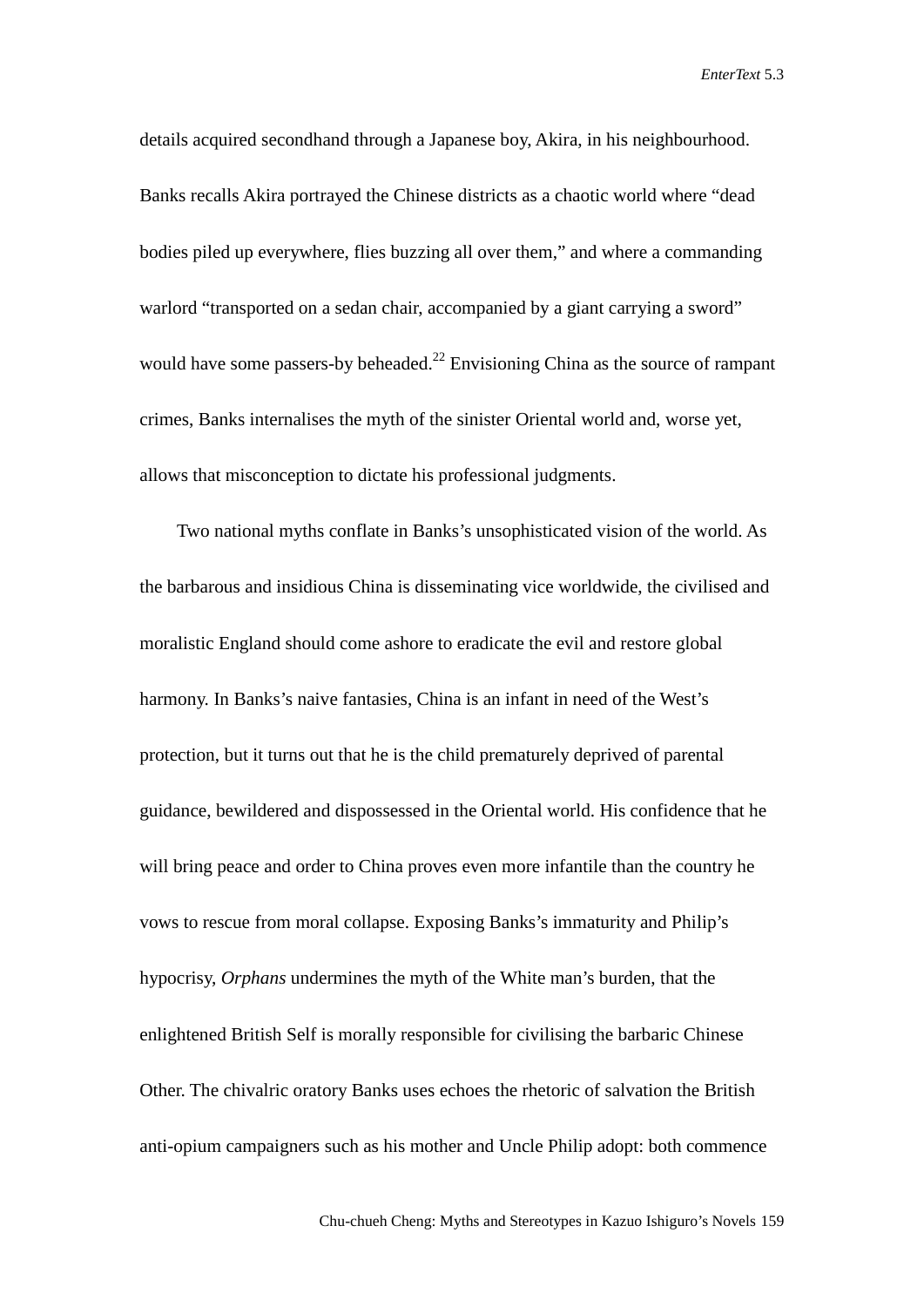in pompous philanthropy and yet conclude in mortifying self-disillusion. The pompous rhetoric of benevolent paternalism is later deflated. Colonel Hasegawa, an older Japanese man, cautions Banks that the Japanese solider whom he mistakes for Akira is in fact a deserter. For the detective, an even more mortifying fact is that Wang Ku the Chinese warlord has been his benefactor, paying for his education and living expenses in England, and that "the heart of serpent" does not originate from China but emerges from the West (for Philip is "the Yellow Snake" he has been hunting). The irony is palpable: Banks the white knight is in fact an orphan bewildered in the Oriental world, and he himself a burden of his Chinese other.

National myths reincarnate themselves in popular culture and literary creation. The more relentlessly a myth is staged, the more surreally authentic it grows. It is hence understandable why Michael Wood characterises the theatricality of Japan in Ishiguro's *Pale* as a "delicately orientalized Orient."<sup>23</sup> Wood holds that Ishiguro's memories of his native land are intertwined and thereby adulterated with Western ideas of Japan. Wood's statement remains valid for *Artist* and, slightly rephrased, proves equally fitting for *Remains* and *Orphans*: England presented in the latter two texts evinces a delicately Anglicised England. This Anglicised England, to borrow Homi Bhabha's frequently quoted phrase, is "emphatically not to be English."<sup>24</sup> When extrapolated to the Japan showcased in *Pale* and *Artist*, Bhabha's theorisation, revised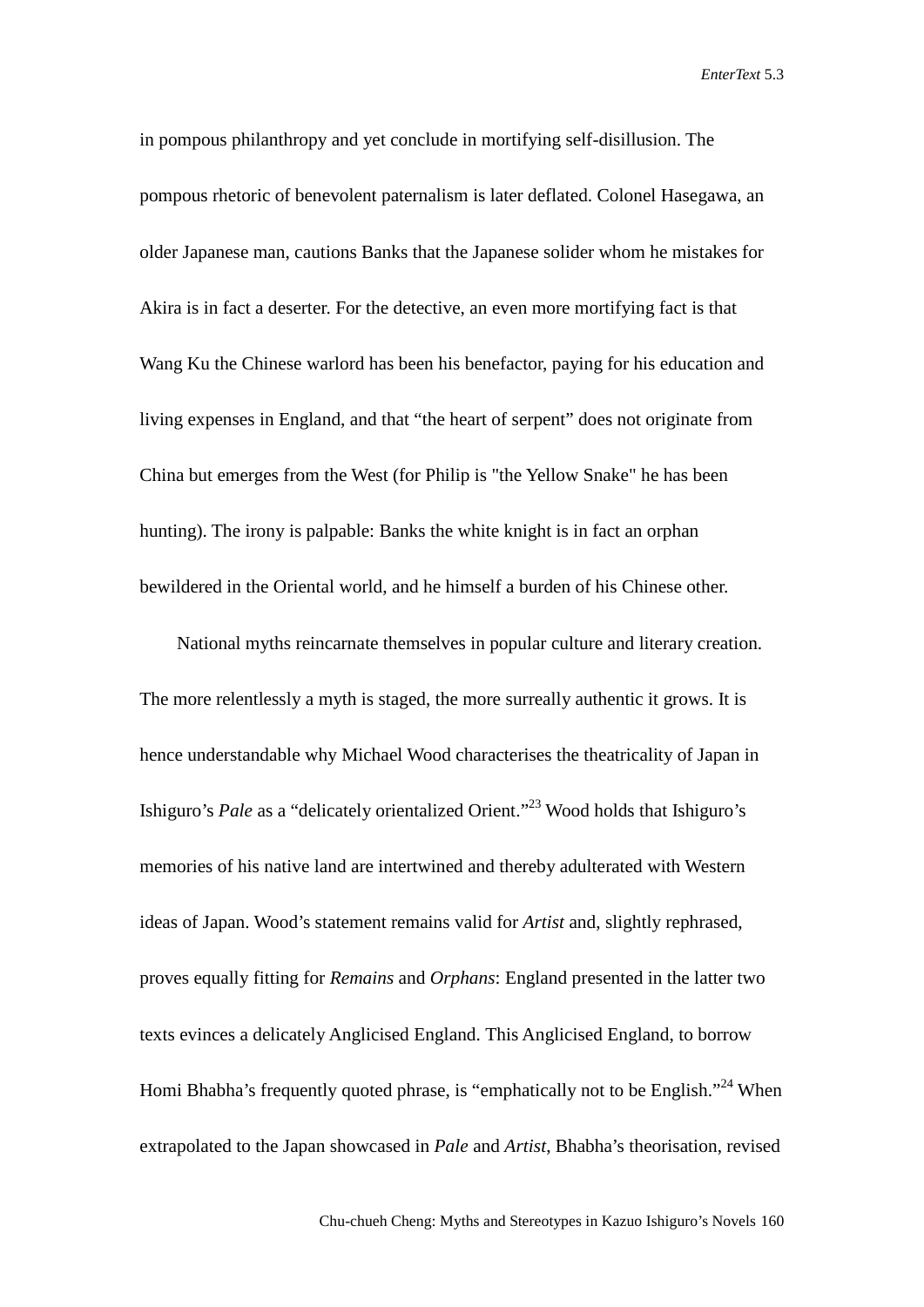with Wood's wording, remains just as incisive: to be orientalised is emphatically not to be Oriental. The aforementioned four novels challenge the existence of authenticity, for they suggest that national characteristics can be invented, performed, and eventually, through excessive reproduction and dramatisation, mistaken for intrinsic attributes.

By juxtaposing the superficial resemblance and actual discrepancy between the factual and the fictional, Ishiguro exposes the falsity of stories one nation tells about itself and about others. Placed in contention, national fables betray the inadequacy of reducing a given society to an array of highly identifiable markers, scenery snapshots and ethnic stereotypes. The macroscopic approach Ishiguro takes in deriding national myths hence necessitates a microscopic analysis of how symbolic sights and characters collaboratively give intelligible physicality to an amorphous entity called "nation."

#### **Snapshot Images in Question**

Japan, Britain and China in the aforementioned texts are depicted in a fashion analogous to Roland Barthes's portrayal of Japan. In *Empire of Signs*, Barthes glimpses Japan through a succession of quotidian items, gestures and activities, such as chopsticks, bowing and pachinko.<sup>25</sup> Ishiguro, when constructing a specific society,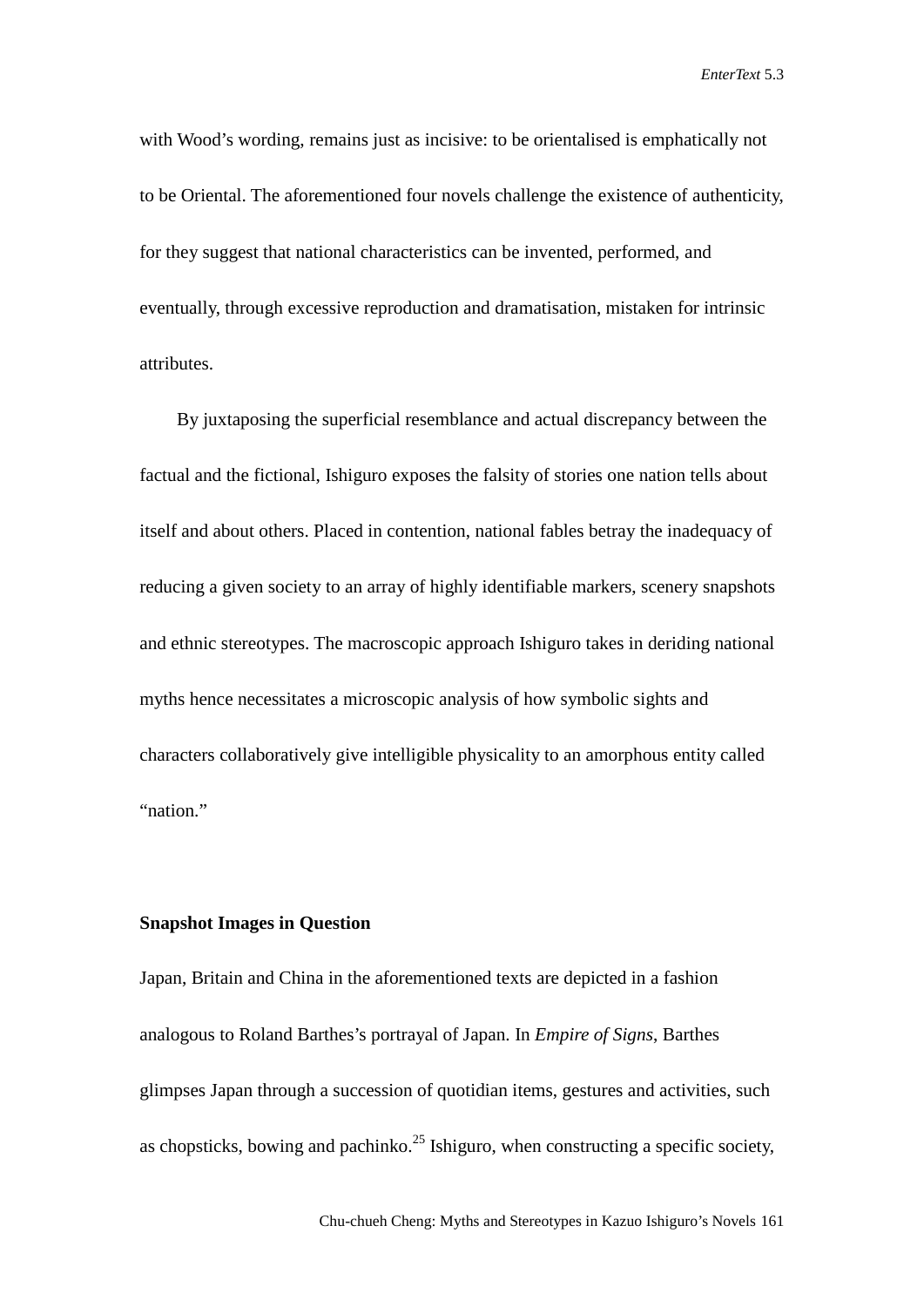does likewise. He assembles in a textual collage cultural icons and landscape markers to call forth collective memory of a specific locality. Theatrically metonymic, each assembly reminds the reader of a high-profile scene simultaneously estranged from and evocative of its original culture.

In *Pale*, broad brush-strokes render an impressionistic picture of a postwar Nagasaki. The narrator Etsuko recalls that during those years in Japan, from the window of a small suburban area outside Nagasaki, she could see "a pale outline of hills visible against the clouds."<sup>26</sup> She also remembers that she and her father-in-law Ogata-San once visited the Peace Park where they saw "a massive white statue in memory of those killed by the atomic bomb," resembling "some muscular Greek god, seated with both arms outstretched," and when viewed from afar "the figure looked almost comic, resembling a police conducting traffic."<sup>27</sup> Etsuko's delineation, uncannily postcard-like, corresponds to the frontal image of the Peace Memorial Statue on the tourist website of Nagasaki.<sup>28</sup>

The narrative is loaded not only with allusions to landmarks but also with a literal display of sightseeing imagery. Near the conclusion, Niki asks Etsuko for "a photo" or "an old postcard" of Nagasaki with which her poet friend can "see what everything was like" and compose poems about Etsuko's life in Japan.<sup>29</sup> At Niki's request, Etsuko brings forth an old calendar. The photograph of Nagasaki on the calendar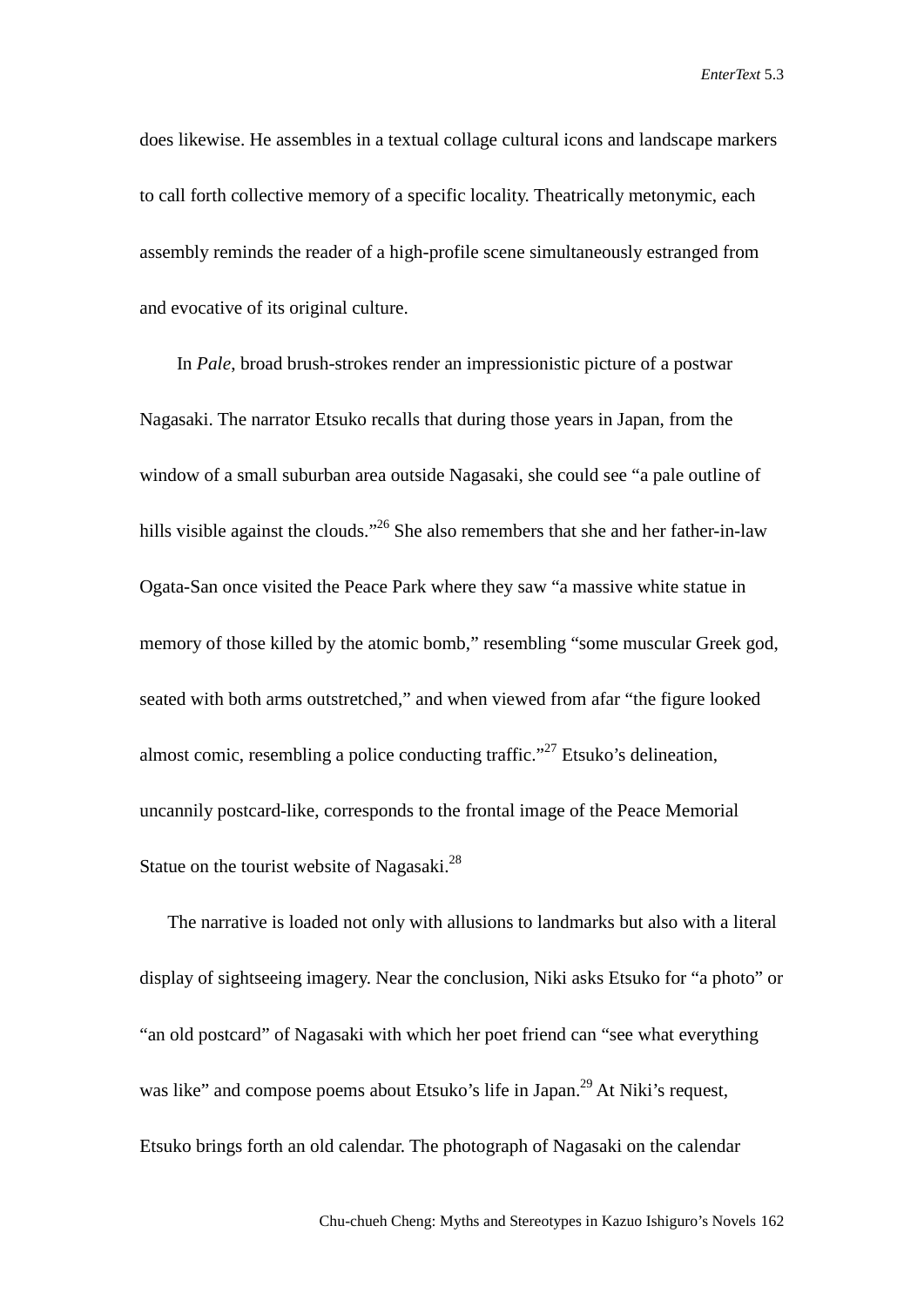resembles Etsuko's reminiscence of the city: both image and text call to mind popular tourist sights that remain so hastily glimpsed, hazily comprehended, and yet so promptly recognisable.

Set in Hiroshima, *Artist* shares with *Pale* the novelist's preference for metaphorical landscaping and the strategic deployment of snapshot images. Places in the city are either associated with their owners or referred to by their nicknames: throughout the narrative, the little bridge near Ono's house is named "The Bridge of Hesitation" while the bar owned by Mrs. Kawakami is "Mrs. Kawakami's." Ono relates his memory to the narratee "you," who are presumably unfamiliar with the things and events in Hiroshima. The opening paragraph depicts a panorama the narratee would enjoy from "the Bridge of Hesitation." The narratee is soon led to Migi-Hidari, the pleasure district of the city, and subsequently to where Mrs. Kawakami's bar is located.

The pleasure district, inseparable from geishas, is both a site of Ono's nostalgia and a sight of the familiarly exotic. The landscape of Hiroshima, as Ishiguro intends, unfurls itself through a progression of tourist attractions. Under Ono's eager guidance, the narratee could sometimes see from a high vantage point on "the Bridge of Hesitation" down to the pleasure district, and sometimes overlook from a pavilion in Takami Gardens on the hill "the area where the peace memorial stands."<sup>30</sup> These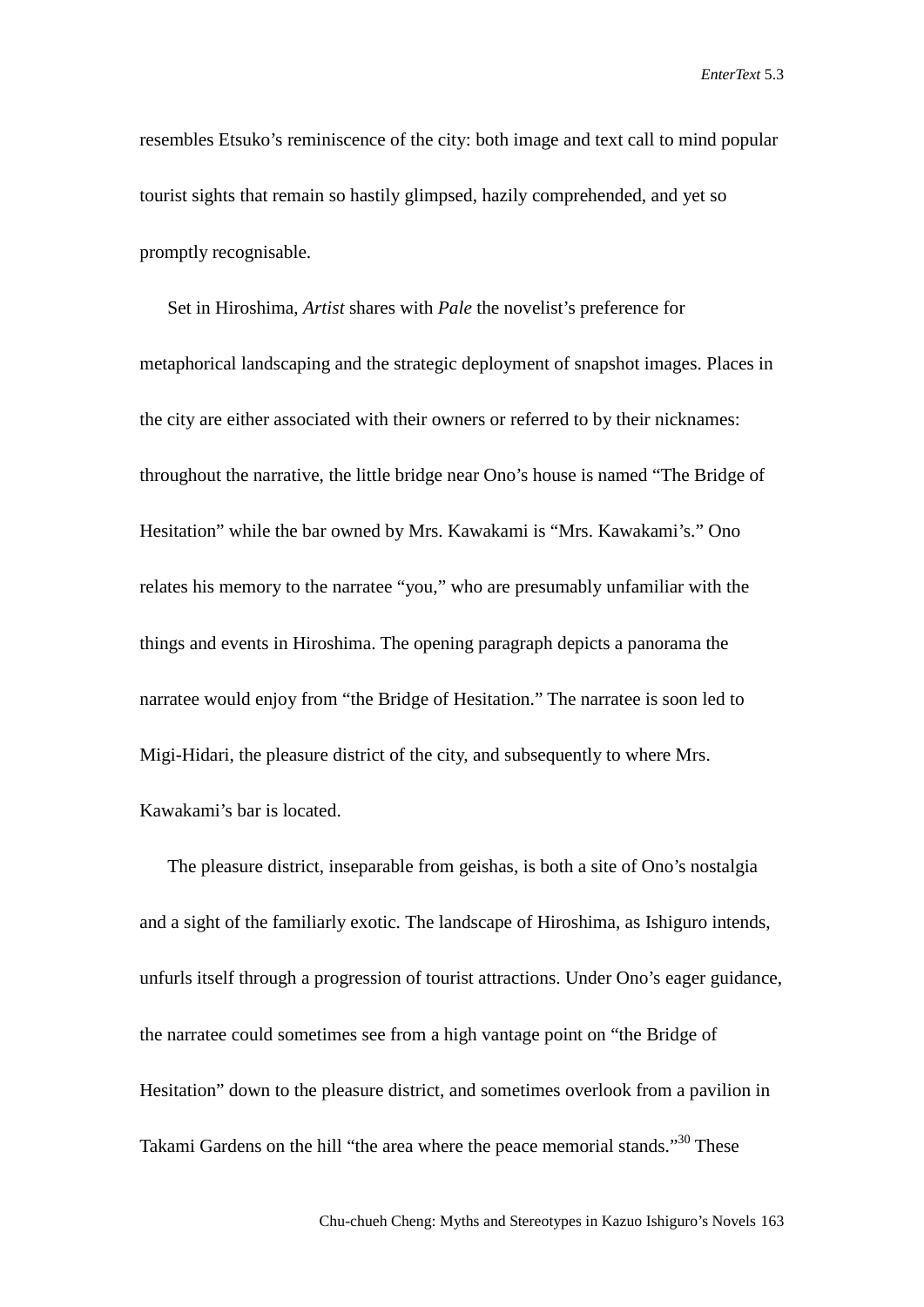glimpses evoke in the collective imagination recurrent sights of Japan from tourist snapshots and postcard illustrations.

In a metafictional moment, Ishiguro has Ono tease the theatricality of "Japonaiserie"31 in his artistic production and, more trenchantly, the eagerness of foreign consumers who prize contrived exoticness. Ono recalls that during the tutelage of Master Takeda, he was commissioned to paint "geisha, cherry trees, swimming carps" because they looked "Japanese" to foreign buyers.<sup>32</sup> Ono's decoding of the strategy to produce "Japanese" art implies Ishiguro's self-mockery: in his literary construct of Japan, he similarly manipulates the reader's faulty equation of appearance and substance.

Ishiguro's representation of England continues to exploit such conflation. In *Remains*, landscape markers strategically construct an England resembling the idyllic world the tourist-reader expects to gaze upon. When visiting various attractions by car, Stevens follows religiously the instructions that Mrs. Jane Symons offers in *The Wonder of England*. In Salisbury, Stevens visits the renowned Cathedral, a majestic building with "its looming spire being visible wherever one goes in Salisbury," and there he admires "a view of the sun setting behind that great spire."<sup>33</sup> Travelling to Somerset, he entertains the possibility of taking a detour to visit the village of Mursden, where the firm of Giffen and C. was once located. In Weymouth, Stevens,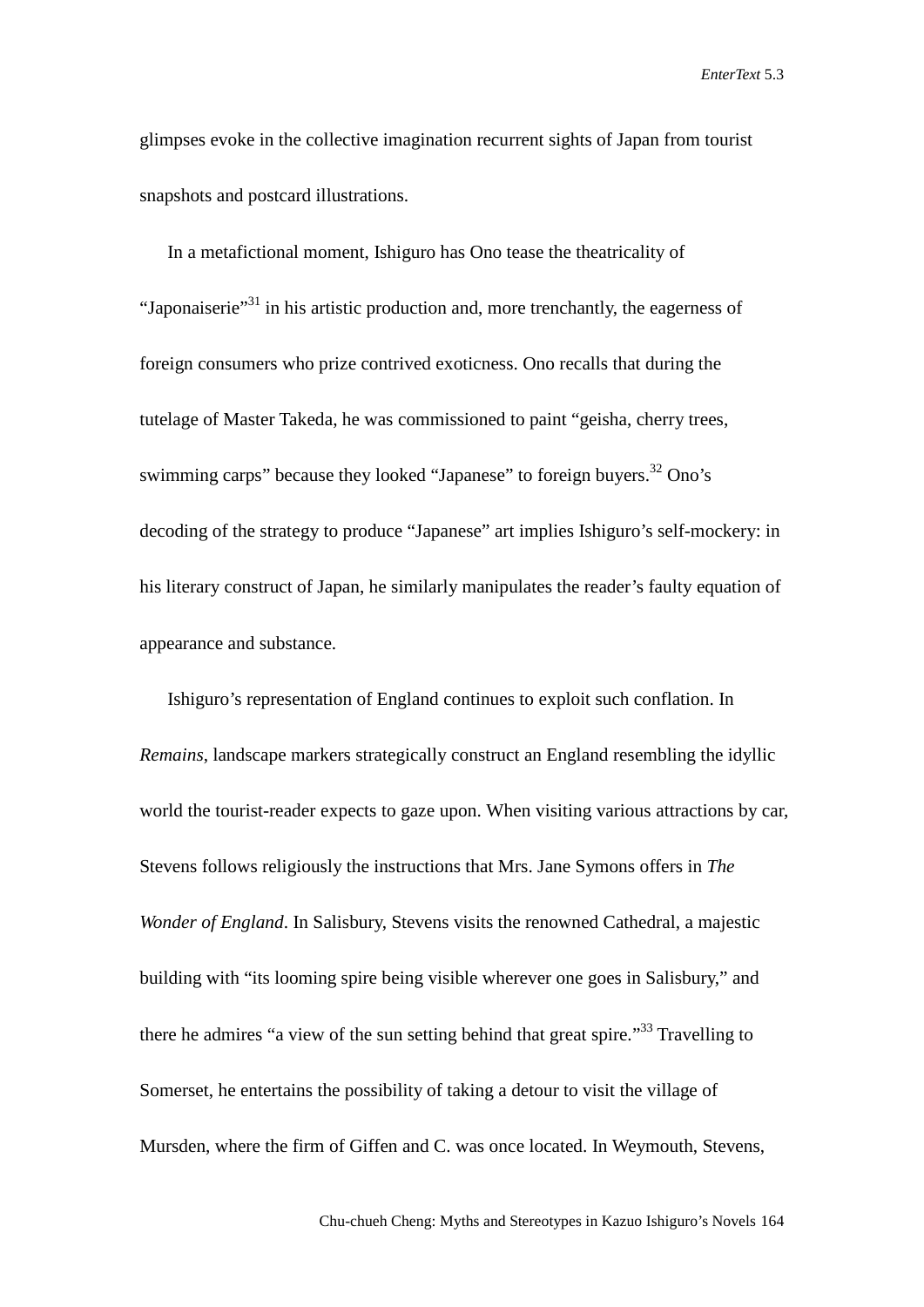once again heeding Mrs. Symons's advice, strolls in the seaside town as the sun goes down, savouring the beauty of colourful lights on the pier.

From Darlington Hall, via Salisbury, Dorset, Somerset and Devon, to Cornwall, Stevens's motorcar traverses numerous tourist attractions: lush pastures, splendid cathedrals, old country houses, hospitable villagers and enchanting seaside towns. The sights, sounds and people Stevens encounters on his journey bring to mind a picturesque England, eternally placid and delightful. The comparable ease in translating the textual scenery to a cinematic landscape, one may safely argue, is largely attributable to the fact that the novel's setting is constructed around notable spectacles of England. The Merchant-Ivory production of Darlington Hall renders this fictional site a visual reality, integrating scenes from Dyrham Park, Corsham Court, Powderham Castle, and Badminton, which in the film respectively serve as the Hall's exteriors, picture galleries, staterooms, and kitchen.<sup>34</sup>

On several occasions, Ishiguro characterises *Remains* as a novel "more English than the English," a subversive attempt to "rework a particular myth about a certain kind of England."<sup>35</sup> The novelist takes a similar approach to his portrayal of interwar Shanghai, a city more Chinese than the Chinese. He depicts the Shanghai in *Orphans* as a metaphorical site conforming to the myth of "Old Shanghai," comparing the literary city to Chinatowns of the United States and Canada in their theatrical display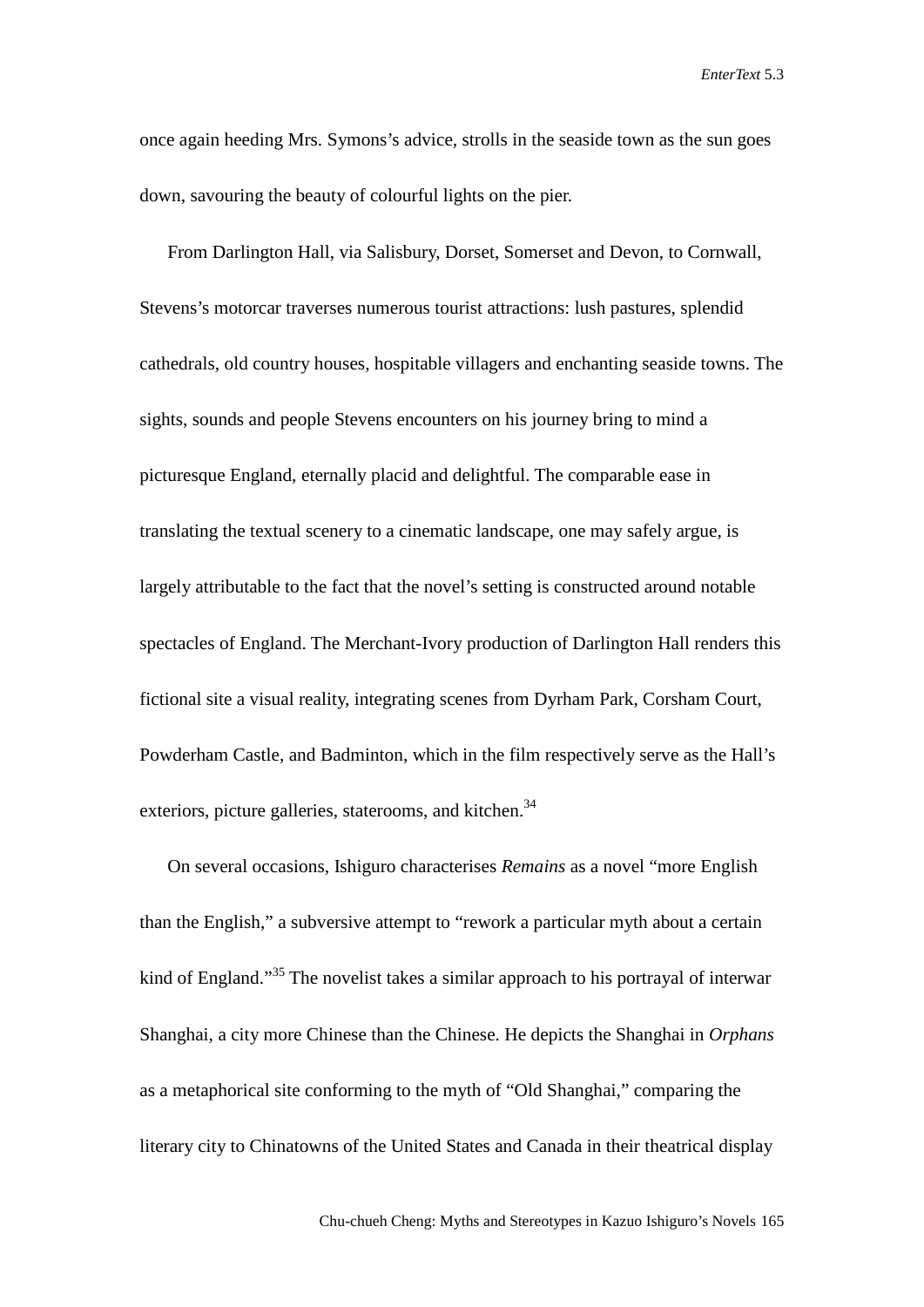of a Chinese aura.<sup>36</sup> Ishiguro captures this "Old Shanghai" ambience through the proverbial images that postcards or tourist photos deliver, for it is the location's symbolic association rather than its geographical particularities that prevails in the novel. The novelist candidly admits that he knows Shanghai at secondhand through his father and grandfather, who lived there before the Second World War. The photographs in his father's album and a large collection of guidebooks about pre-communist Shanghai hence shape the city he delineates. $37$ 

Banks, likewise, conceives of Shanghai through myths and hearsay. As a boy, he lived with his parents in the tightly guarded world of International Settlements, rarely venturing beyond the enclave. When he did accidentally pass through the Chinese quarters, he saw "the huddled low rooftops across the canal" and held his breath for fear "the pestilence would come airborne across the narrow strip of water."<sup>38</sup> In this chaotic and virulent society Banks remembers (or perhaps imagines) he glimpsed men who wore odd-looking robes and had weird hairstyles.

Wang Ku the warlord, indistinguishable from these folk, is depicted as a plump man with a pigtail, donning a cap and attired in a dark Chinese gown. He resembles the Chinese men portrayed in Hollywood movies of the early 1930s: they, with dramatically slanting eyes, keep Manchurian pigtails and odd-looking moustaches. The appearance of Wang Ku evinces an imagery composite of menacing characters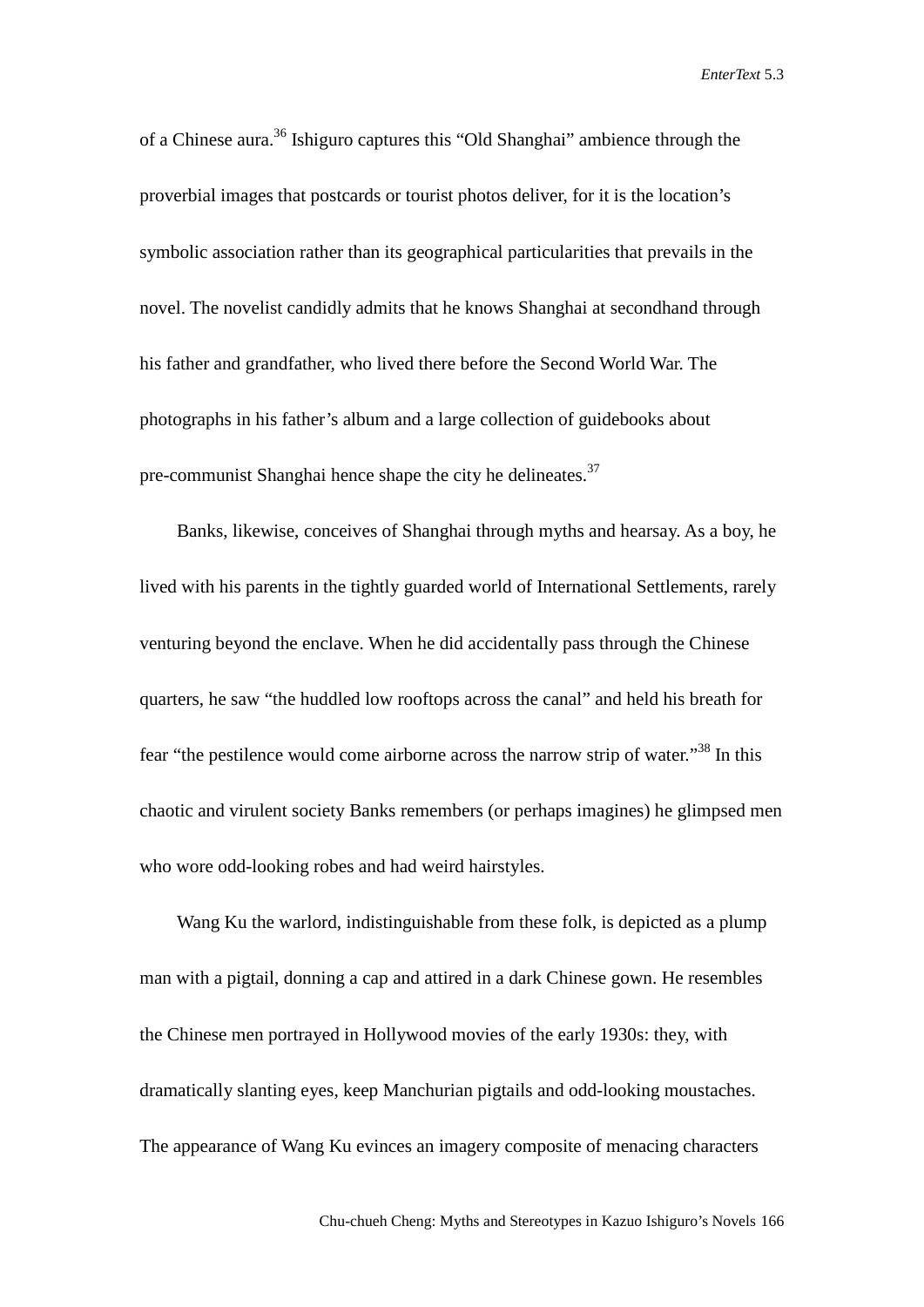such as Dr. Fu Man Chu (played by Boris Karloff) of *The Mask of Fu Manchu* (1932) and General Yen (played by Nils Asther) of *The Bitter Tea of General Yen* (1933).

Such a resemblance purports to excite the sexual fantasies the West holds of the Oriental harem where countless concubines rest in a seductive manner, awaiting the arrival of their master. To Banks, Philip discloses that Wang Ku regularly whips his mother (Diana Banks) in front of the dinner guests because the warlord considers such an act "[t]aming the white woman."<sup>39</sup> In the subplot of Diana Banks's captivity, Ishiguro may very well be borrowing the cinematic clichés of abducted Caucasian woman and menacing Asian man that Hollywood movies recurrently feature. The novelist, however, reworks these formulas to serve his thematic needs. To unveil Wang Ku's sadism is indirectly to expose Philip's masochistic voyeurism: it is after all the white man's sexual perversion that invents and savours the obscene images of the Oriental harem.

In *Orphans*, prescribed cinematic scenes such as domestic poverty, widespread opium addiction and rampant crime are employed to construct China as a chaotic society. What Ishiguro intends to evoke is the myth of China that the mass media perpetuates. Gina Marchetti characterises the Hollywood movie *Chinatown* as an imaginary site that "conjures up an image, an imaginary construct of past representations from other mass-mediated sources."<sup>40</sup> Marchetti's description remains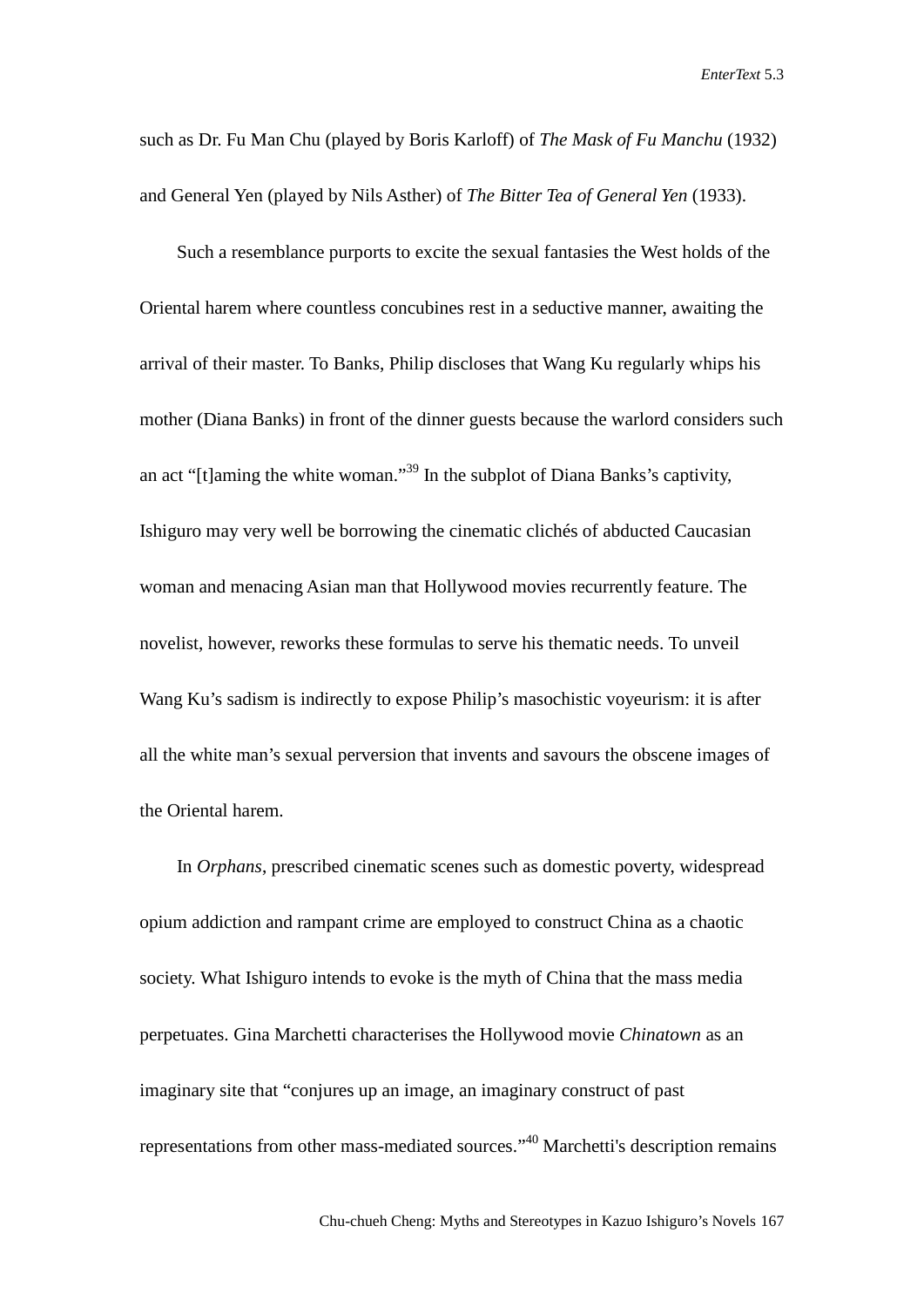pertinent to the Chinese world seen from Banks's (and Akira's) childish eyes: it, too, possesses a fictive quality and stands as a spectacle of menacing otherness.

Ishiguro models the character of Banks after Sherlock Holmes in a similar fashion that he appropriates earlier depictions of China to his backdrop. He deliberately draws attention to the detective's paraphernalia. Among the objects immediately associated with Holmes, a magnifying glass is regularly deployed as a symbol of meticulous crime investigation. And it is a magnifying glass that Banks's boarding-school classmates gave him as a birthday gift to ridicule his ambition. Banks's conscientious emulation of Holmes illustrates the paradox of simulacrum: repetitive simulation bestows upon the imagined the semblance of the real. Through cycles of theatrical fabrication and relentless emulation, the mass media fuses fictional characters with historical figures and ultimately develops them into cultural icons. The fact that Banks strives to acquire Englishness through emulating Holmes evinces such a fallacy. He has mistaken appearance for essence, manner for ethnicity, and, worst of all, the fictional for the factual. To ridicule Banks's confusion, Ishiguro may very well mock the faulty equation one often makes between visual fragments and ethnic nature.

Ishiguro's approach to intertextuality proves doubly subversive. Reversing textual-cinematic adaptation, he translates cinematic images back to literary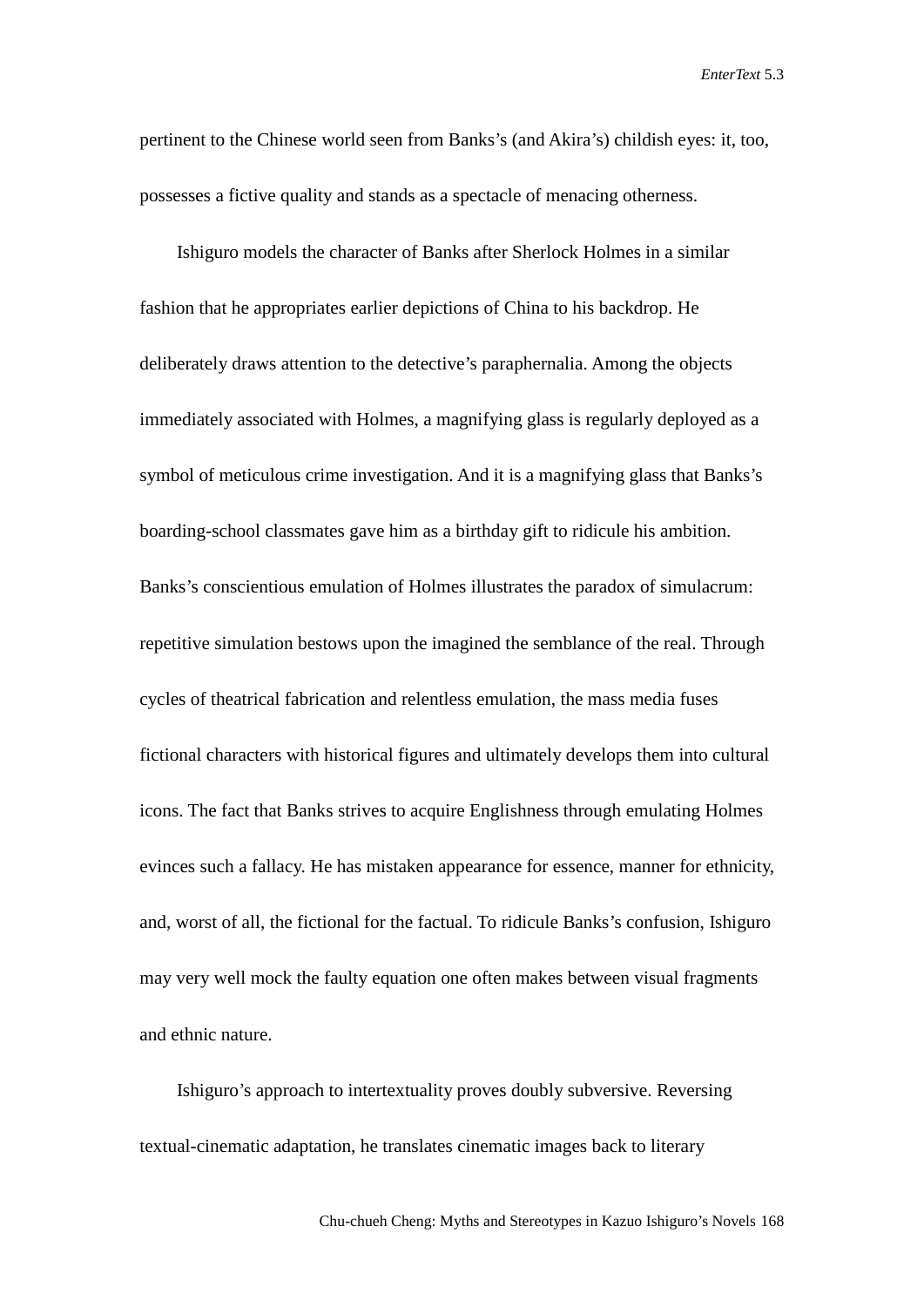representation. Borrowing casually from the mass media, he deploys geographic pointers and cultural particulars to simulate a society in perceived theatricality. Hence, pleasure districts, geishas, and ritualistic suicide constitute an exquisite yet unfathomable Japan; cathedrals, green hills, butlers, imposing mansions, and Sherlock Holmes compose a pictorially tranquil England; International Settlements, concubines, warlords, servants and the opium trade comprise a phantasmagorical China. Purportedly replicated in Ishiguro's texts, these metonymies perform national attributes that the outsider-reader eagerly anticipates.

Equivalent to the tourist that Dean MacCannell depicts, Ishiguro's narrators, with the curiosity of strangers, gaze at their native lands, whose spectacles are reminiscent of "touristic representations" and "markers" they have glimpsed elsewhere.<sup>41</sup> The book-cover illustrations of Ishiguro's novels similarly invite the reader to savour these familiar images. Two Faber editions of *Pale* noticeably parade its Japanese setting: one depicts a segment of an Oriental female face whose right eye gazes upward at a flame-like object, and the other, in woodblock print, portrays a scene of visitors looking from the harbour over a hill (an immediately discernable Mount Fuji) beyond. The first Vintage International edition of *Pale* features an Asian mother and her daughter under a cherry-tree branch. Two Faber versions of *Artist* similarly evoke the Japanese backdrop: one showcases a photograph of a white lantern with Japanese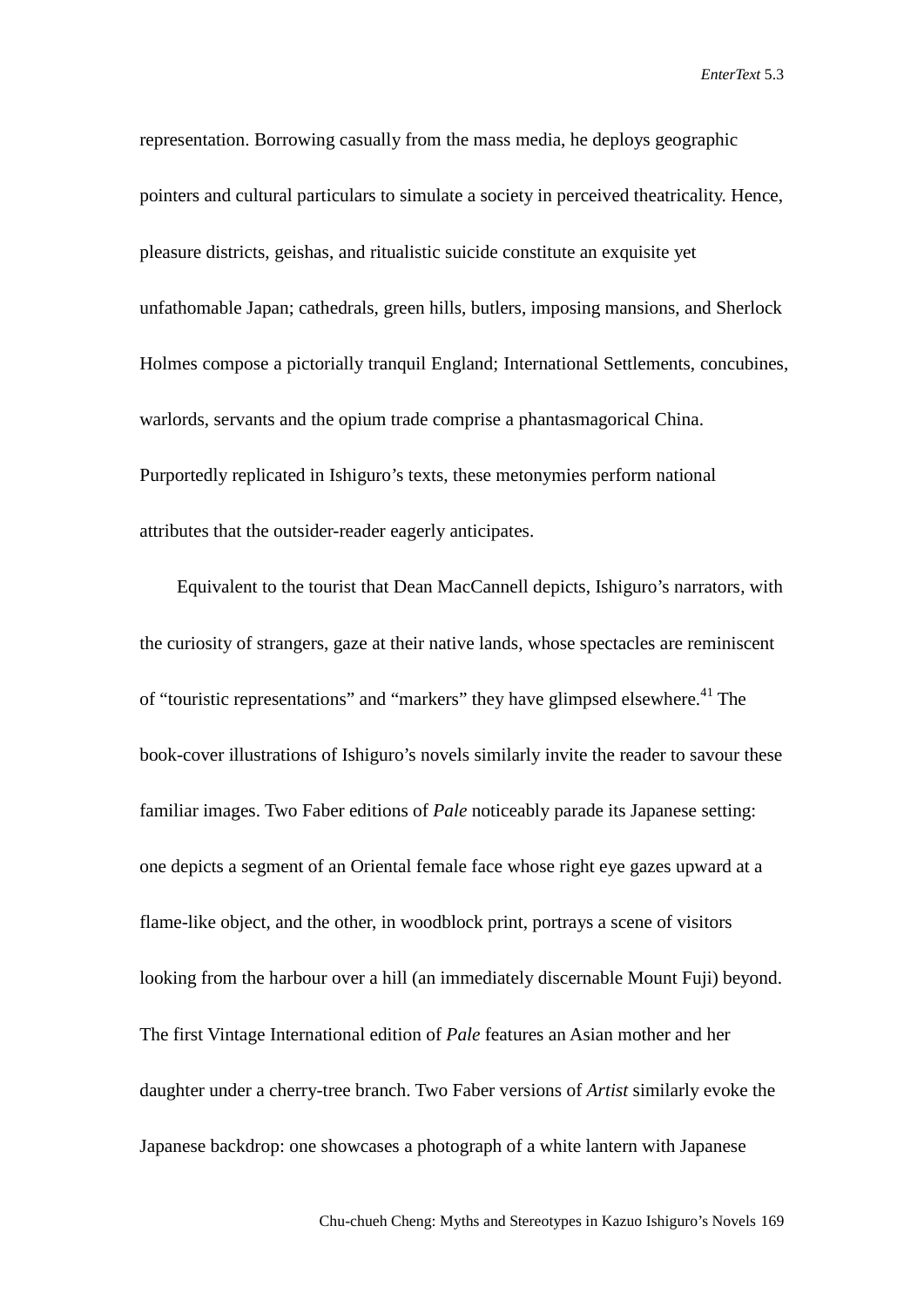floral painting, and the other features a woodblock illustration of a pleasure quarter with Mount Fuji visible from afar. The First Vintage International edition of *Artist* adorns the black cover with a partial image of an Asian woman bordering the upper right-hand corner and a quasi-Chinese Zodiac symbol occupying the centre. While the Faber edition of *Orphans* features Caucasian couples dancing surrealistically on a street bustling with Chinese signboards, on-lookers, streetcars, and Western-style buildings, the Vintage International edition of *Orphans* illustrates the back of a man in a felt hat and an overcoat, a stereotypical detective look.

A double strategy noticeably operates in the aforementioned texts and paratexts. Depicting their local scenery as pastiches of tourist sights, Ishiguro's narrators paradoxically domesticate the landscapes that might otherwise remain exotic to the reader. As *Pale, Artist, Remains* and *Orphans* display snapshot images of Japan, Britain and China, they, too, unfurl the vacuity of these ocular pastiches, for each of them exhibits nothing but contained alterity, a recognisable sight mistaken for the emblem of an exotic site.

### **Stock Characters in Transformation**

If the landscape of a society can be captured in a succession of metonymic scenes, its spirit is equally susceptible to simplification. This perhaps explains why a nation is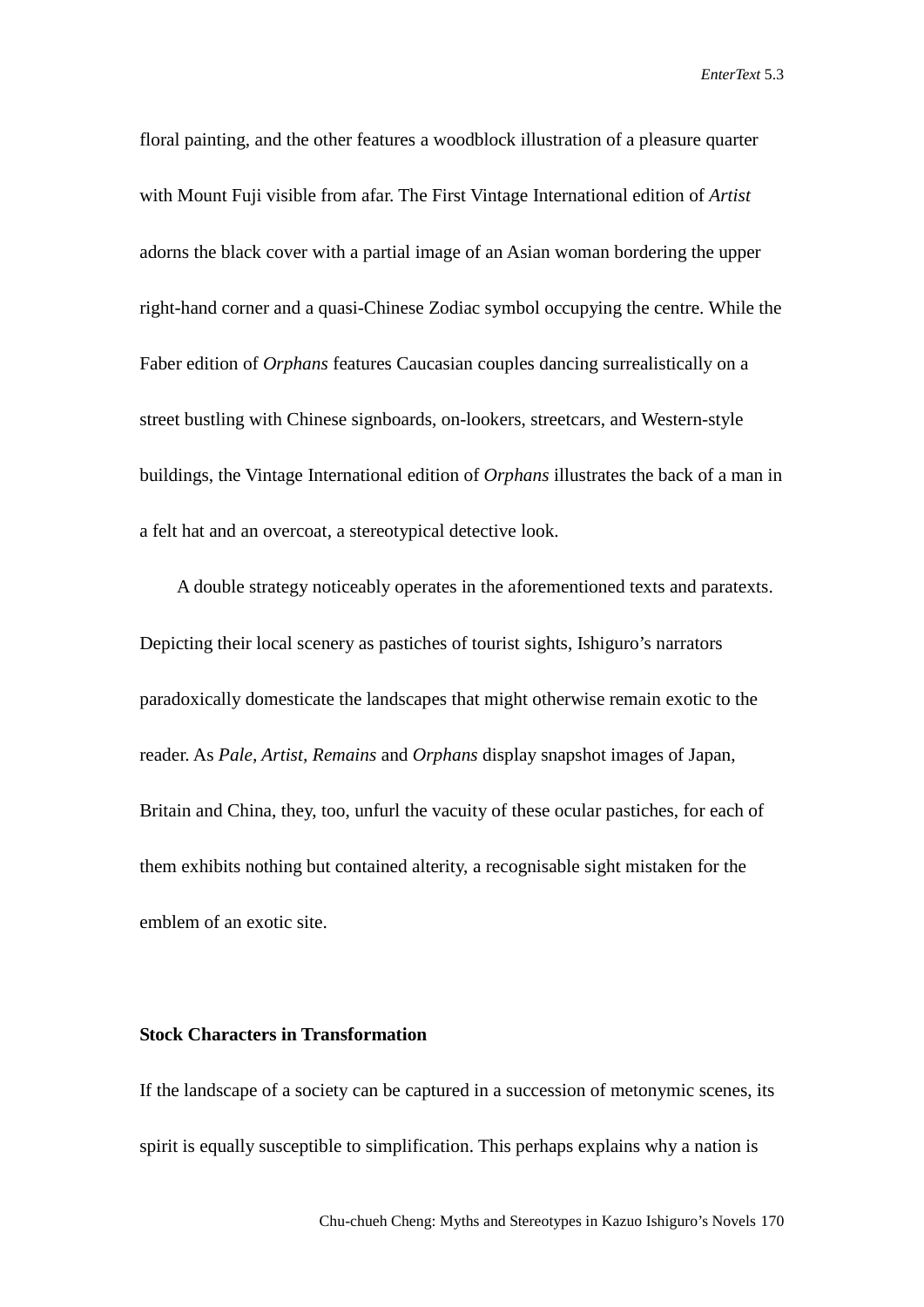frequently depicted as an individual whose behaviour and belief summarises alleged collective characteristics. To inhabit such a rigidly defined role, an emblematic figure is inevitably a flat character that, in E. M. Forster's words, develops around "a single idea and quality" and remains "unalterable" even when moving through varied circumstances. <sup>42</sup> At a glance, each of Ishiguro's narrators may resemble such an identifiable type, but as the narrative progresses, s/he gradually emerges as a figure of distinctive temperament. Defiant of literary conventions, the novelist invokes the readers' prior reading experiences and then upsets their anticipation with generic mutations and character reinvention. He instals stock characters in genres antithetical to their original settings or disassociates them from the professions they conventionally hold. In most cases, he adopts both tactics.

*Pale*, through the surface placidity of Etsuko's narration, calls forth the stereotype of the submissive and virtuous Japanese housewife who unconditionally sacrifices herself for her family. Etsuko's calm voice may indeed give the illusion of placidity, but recollection of those years in Nagasaki discloses a past horribly entangled with child negligence, marital discord and postwar trauma. The demure Japanese housewife Etsuko portrays herself to be is actually a disturbed bomb-survivor guilty of child neglect.

In contrast to the dutiful wife that Etsuko resembles is the irresponsible mother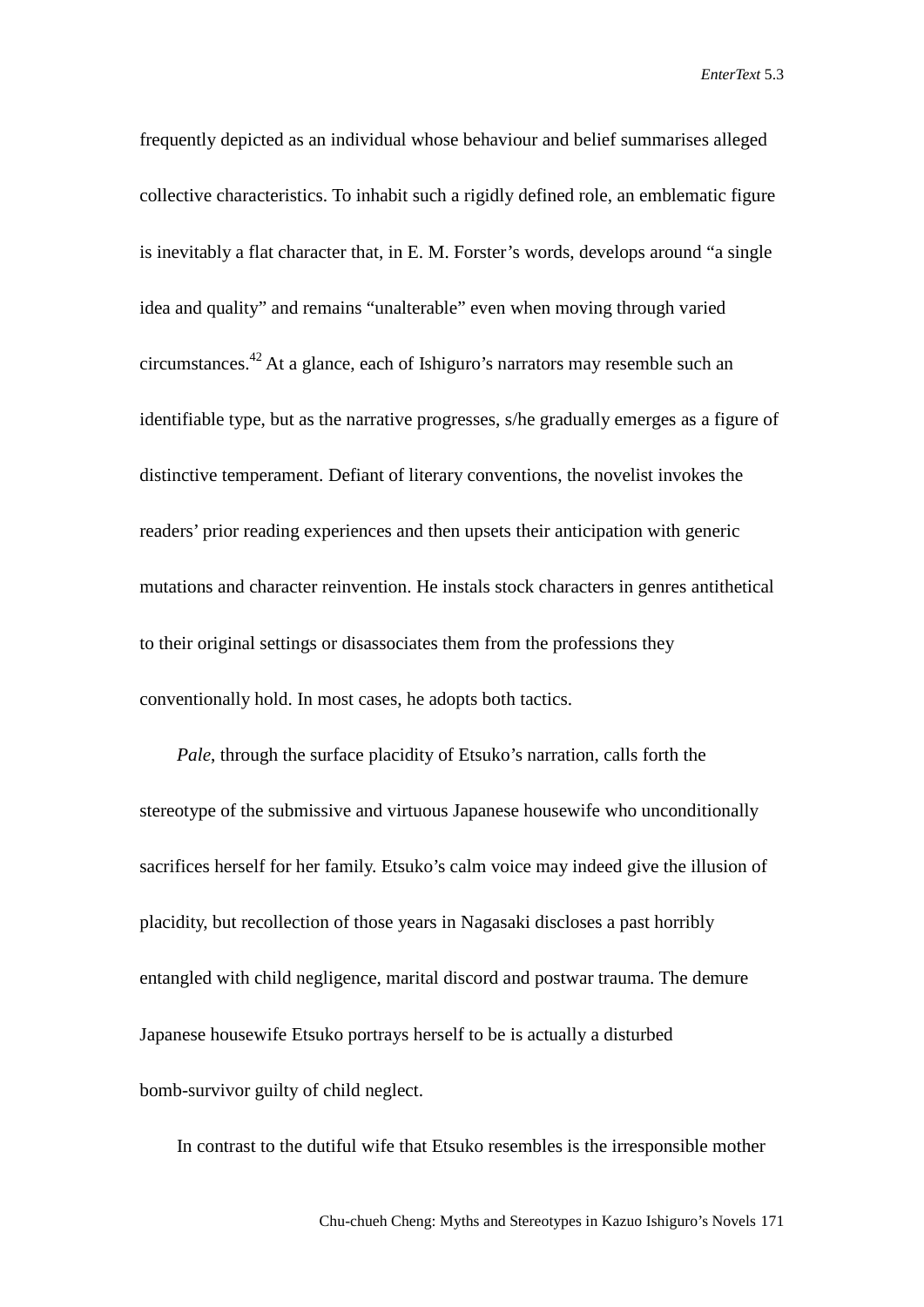Sachiko exemplifies. Antithetical as Etsuko and Sachiko may appear, they are in fact two facets of one person.<sup>43</sup> Weaving Sachiko's past into her own, Etsuko implies that to pursue a better future for her daughter Keiko, she, too, has defied traditional womanhood and suffered the dire consequences of her decision. In Etsuko's incongruous recollection, Sachiko's impropriety may very well mirror her own defiance, divorcing Jiro and uprooting Keiko from their homeland. The presence of Sachiko adds depth to the characterisation of Etsuko. Sachiko may very well be a foil for Etsuko to highlight her docility or, more probably, a double role Etsuko plays in a recollection of dubious nature. Etsuko's remembrance conceals with partial revelation a sophisticated woman: her acquiescence proves merely illusory and her serenity deceptive.

Equally deceptive characterisation is noticeable in Ono of *Artist*. At first glance, Ono may give the impression of a Japanese patriarch because early on he presents himself as an artist of "good character and achievement" whose social status has incurred extensive reverence in Hiroshima. Ono's self-portrait resembles the authoritative father figure that one frequently glimpses on TV or in the cinema. But the domineering figure Ono depicts himself to be merely constitutes one facet of his intricate personality. In early stages of his life, Ono rebelled against his superiors: first his father, then Master Takeda (his first teacher-employer), and much later Master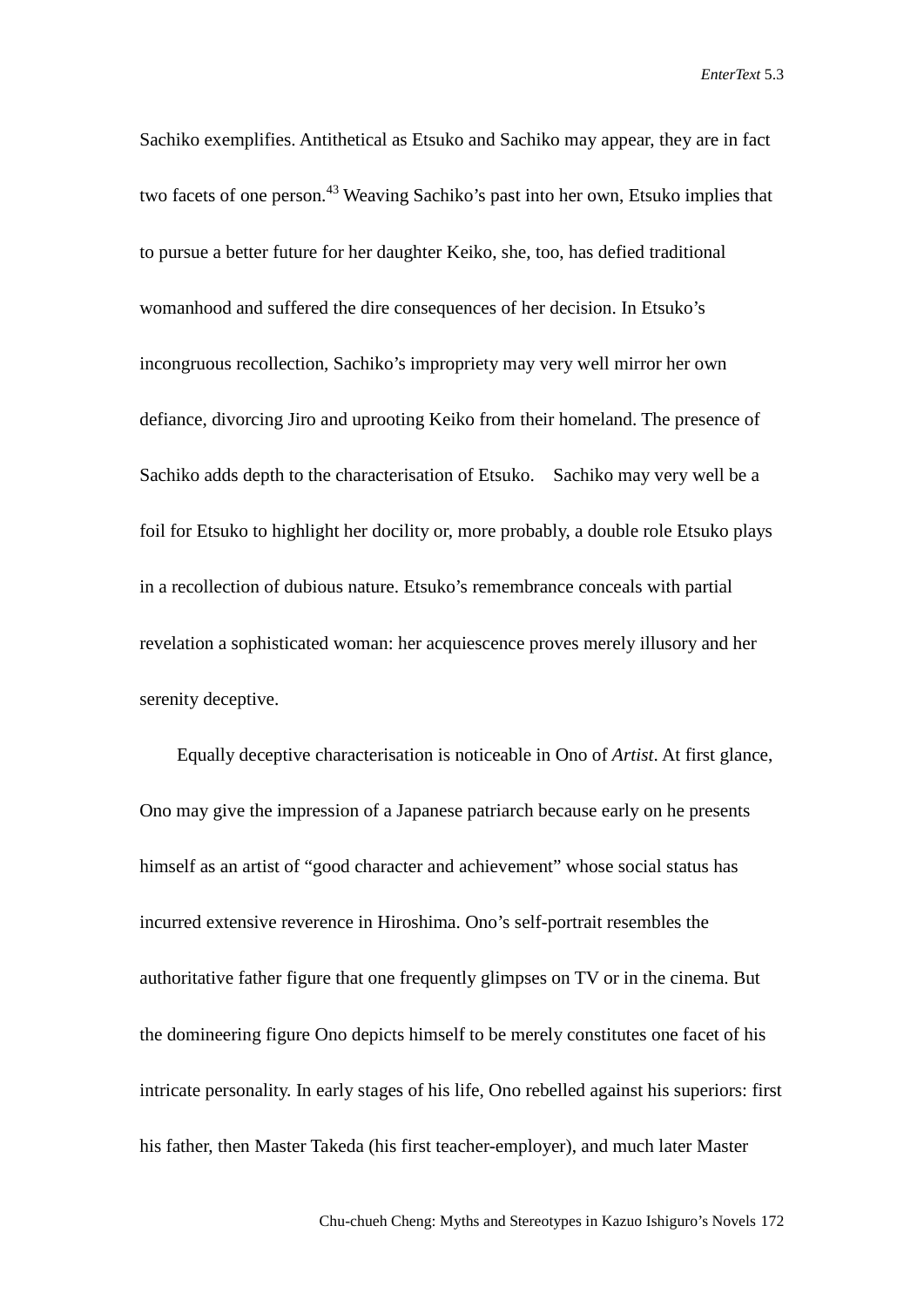Mori-san (his second teacher-employer). Though once a defiant youth, the retired artist is not receptive to the juniors' challenges: he tolerates neither the aesthetic deviation of his former student Kuroda nor the political divergence of his son-in-law Suichi.

Under the pretence of quiet retirement, Ono's remorse for his militarist past rattles. Wandering in the bomb-damaged house, he is nostalgic for the prewar years during which he exerted considerable influence in his circle. Ono, according to his younger daughter Noriko's observation, is no longer "a tyrant" ordering people around but a "gentle and domesticated" figure frequently "moping."<sup>44</sup> The illusion Ono holds of himself collapses as discussions of former militarists' *hara-kiri* stir up his guilt. With its pathos of heroic self-annihilation, *hara-kiri* is purposefully deployed to encourage the anticipation of Ono's suicide. The artist, however, is not a gallant warrior. Contrary to a samurai who commits suicide to convey a heartfelt apology for earlier misdeeds, Ono opts for an action of a less drastic nature. He makes a semi-public confession. The gesture, comically timorous, animates an otherwise monotonous character; it, too, resituates the Japanese patriarch in a quotidian existence and renders him the folly and anguish of an ordinary man.

The fact that *Pale* and *Artist* centre on the lives of ordinary Japanese people encourages critical discussions on Ishiguro's source(s) of influence and inspiration.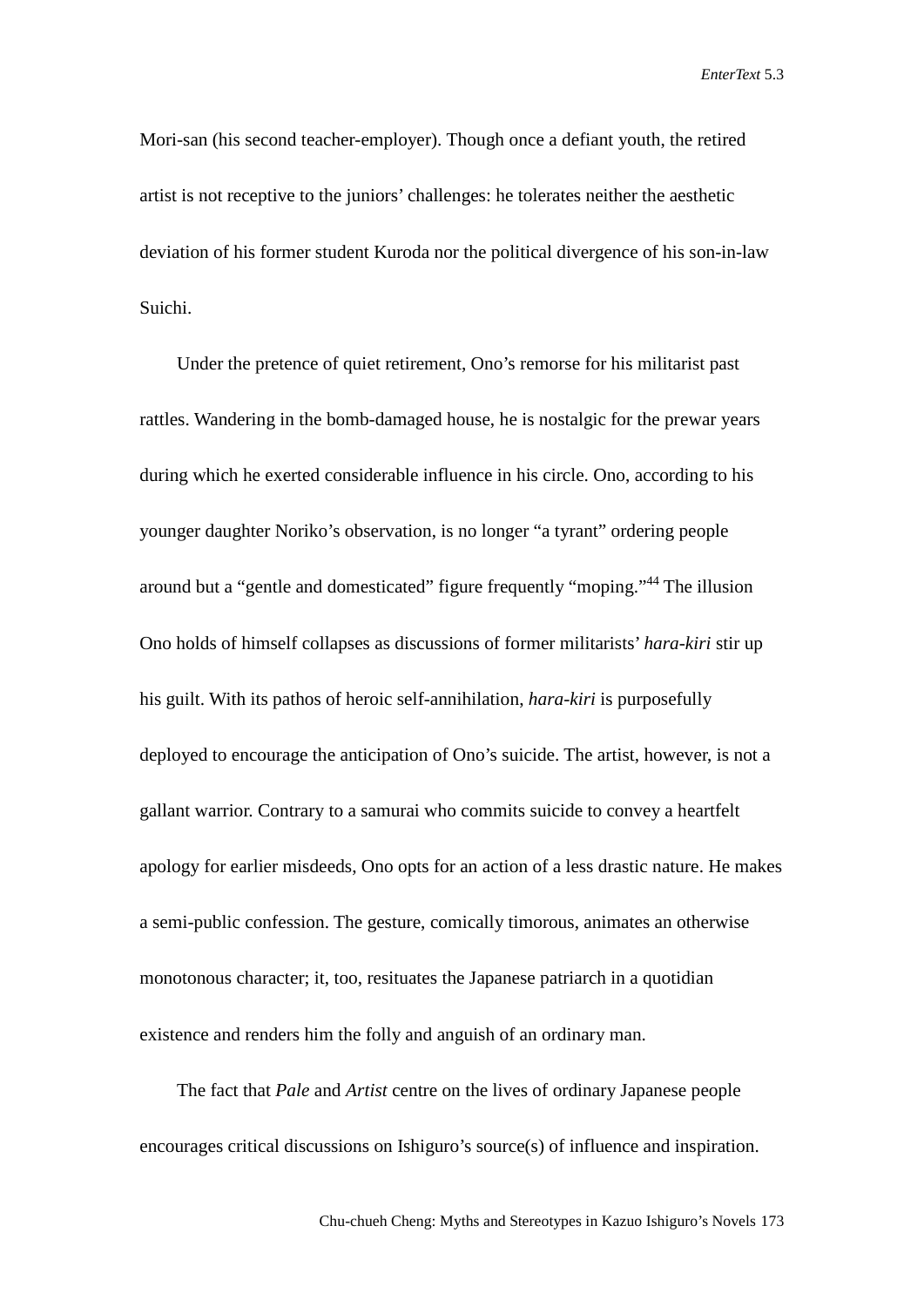Gregory Mason holds that *shomin-geki*, the Japanese cinematic genre about the everyday life of humble civilians, offers Ishiguro "an alternative tradition to the discredited clichés of militarism and suicide" because his novels correspondingly explore the mundane yet rather sad existence of ordinary people.<sup>45</sup> Mason considers Yasujiro Ozu and Akira Kurosawa exerting a perceptible impact on Ishiguro's style and theme, citing *When a Woman Ascends the Stairs* (1960), *The Heart* (1955), *Ugetsu* (1953), *Tokyo Story* (1953), and *Late Autumn* (1960) as major sources of influence that help shape Ishiguro's portrayal of Japanese characters. <sup>46</sup> He holds that while scenes of noodle-shop, bar, and drunken men in *Pale* and *Artist* are reminiscent of those in Ozu's films, Ishiguro's recurrent theme of nostalgia and regret echoes Kurosawa's concern over the collapse of traditional values in postwar Japan.

Japanese cinema, indeed as Mason convincingly argues, instils in Ishiguro's memory images of his native society, but it merely constitutes one of the numerable forces that determine his vision of the world. Whether in genres, storylines, or characterisation, the novelist also borrows noticeably from Hollywood movies and British TV programmes. Stereotypes from these cinematic and television productions, ranging from the chivalric Caucasian, the Japanese war bride, the Oriental patriarch, to the Chinese villain, abound in Ishiguro's texts, and the novelist's ingenuity successfully converts each cardboard figure into an intriguing being.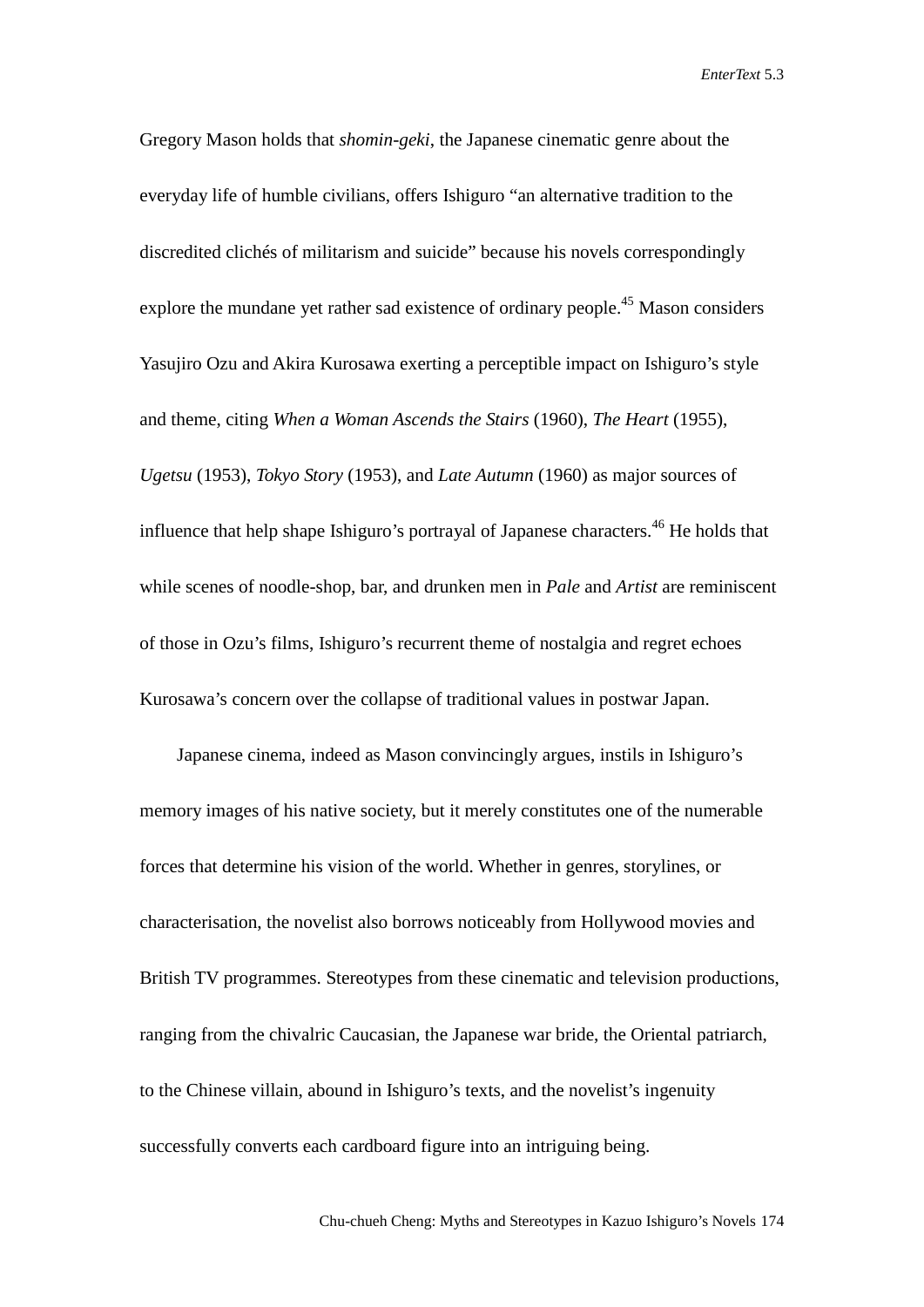In *Remains*, Stevens the butler calls to mind a long procession of literary predecessors. But it is with Jeeves that Stevens is often compared. A comic butler character, Jeeves first appears in a series of novels by P. G. Wodehouse<sup>47</sup> and later stars in the popular British TV comedy *Jeeves and Wooster*. At first glance, Stevens does strike us as a comic figure of preposterous manners, and his pretentious talks on the great butler further entrench this faulty impression that he is a flat character, dedicated to a particular concept or value. The aged manservant is, however, by no means typecast. Contrary to Jeeves who adroitly corrects and rescues his less clever master Bertie Wooster, Stevens blindly submits himself to the indiscretion of Lord Darlington and, at the end, witnesses his downfall. Into this role, conventionally of a slapstick comedian, Ishiguro infuses a sense of unutterable loss and regret. The manservant stereotype is taken out of its original milieu of wealth and joviality and restated in the gloomy setting of a household in decline. Though *Remains* never amounts to nor intends the pathos of a tragedy, a tinge of sorrow lingers. Such generic modulation undoubtedly adds to a pretentious butler a touch of refreshing genuineness.

Ishiguro's tactical treatment of stereotypes also wins him favorable reviews. Salman Rushdie considers *Remains* "a brilliant subversion of the fictional modes from which it at first seems to descend."<sup>48</sup> On the ingenious characterisation of Stevens,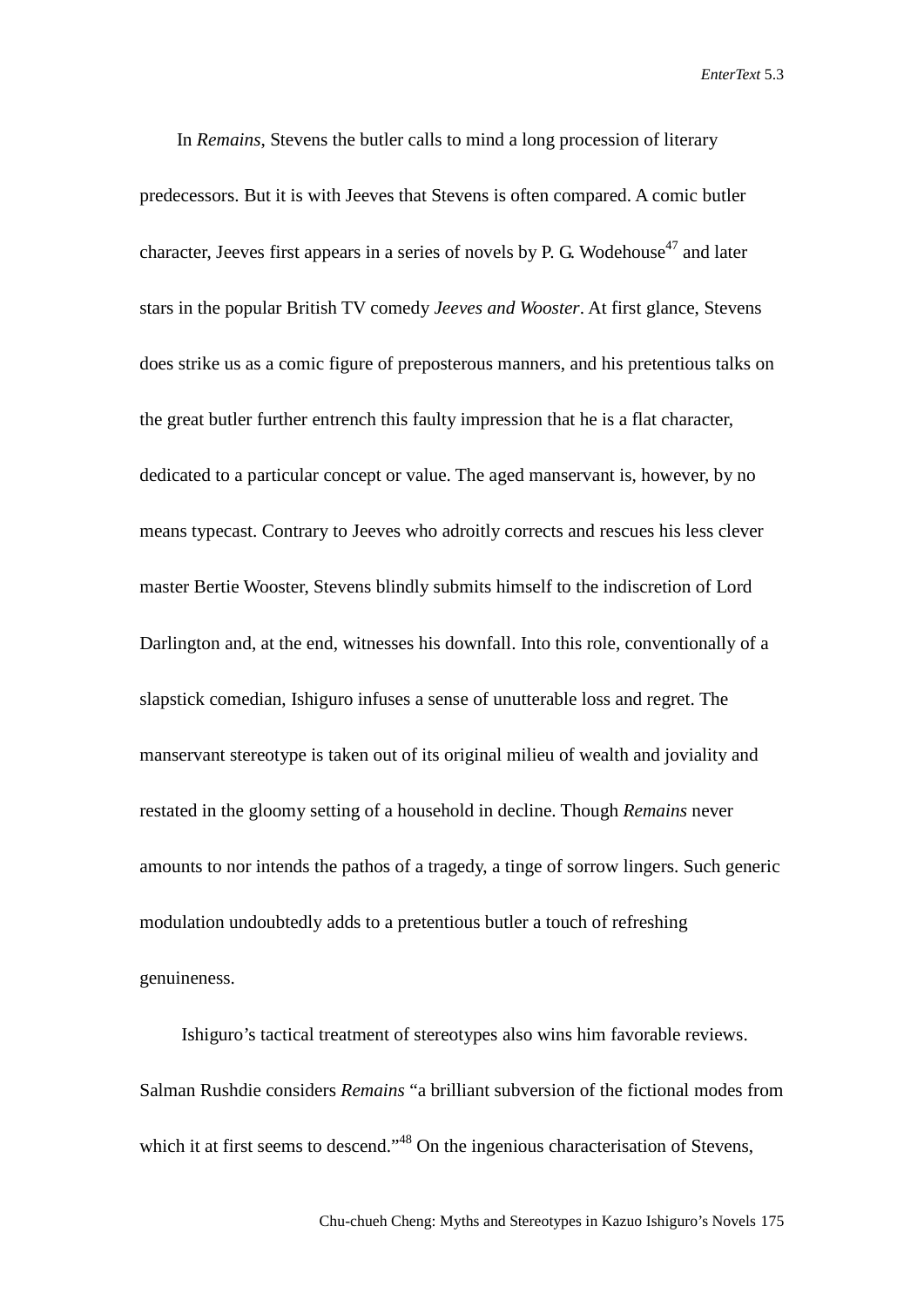Joyce Carol Oates remarks: "In the hands of a less gifted writer, Stevens would have been a stock figure of pathos or biting satire; Ishiguro presents him as fully human in his blind devotion to a fading authority, both deluded and noble."<sup>49</sup> Indeed, Ishiguro prevents Stevens from being a cardboard figure by advancing his sightless devotion onto eventual self-disillusionment. Through the discrepancy between Stevens's pompous talk of professionalism and his ineffable regret for the life wasted, the novelist unfolds a remorseful being whose illusion and disillusion invite both ridicule and sympathy.

A related tactic of generic deviation is applied in *Orphans*. In the depiction of Christopher Banks, Ishiguro intentionally invokes Sherlock Holmes to produce the deceptive parallel. The similitude is purely transitory. As the narrative progresses, Banks departs further and further from the composed detective for whom he is at first mistaken. In stark contrast with the perpetually judicious Holmes, Banks is prone to childlike irrationality. Though vowing to eradicate evil at "the heart of the serpent" and solve the mystery of his parents' disappearance, he fails to accomplish either mission. A twentieth-century caricature of Holmes, Banks is incapable of extricating himself from the entanglement of desire, anguish, crime, corruption and bureaucracy. In contrast to the conventional mystery that centres on the investigation of a crime, *Orphans* revolves around the detective's personal life.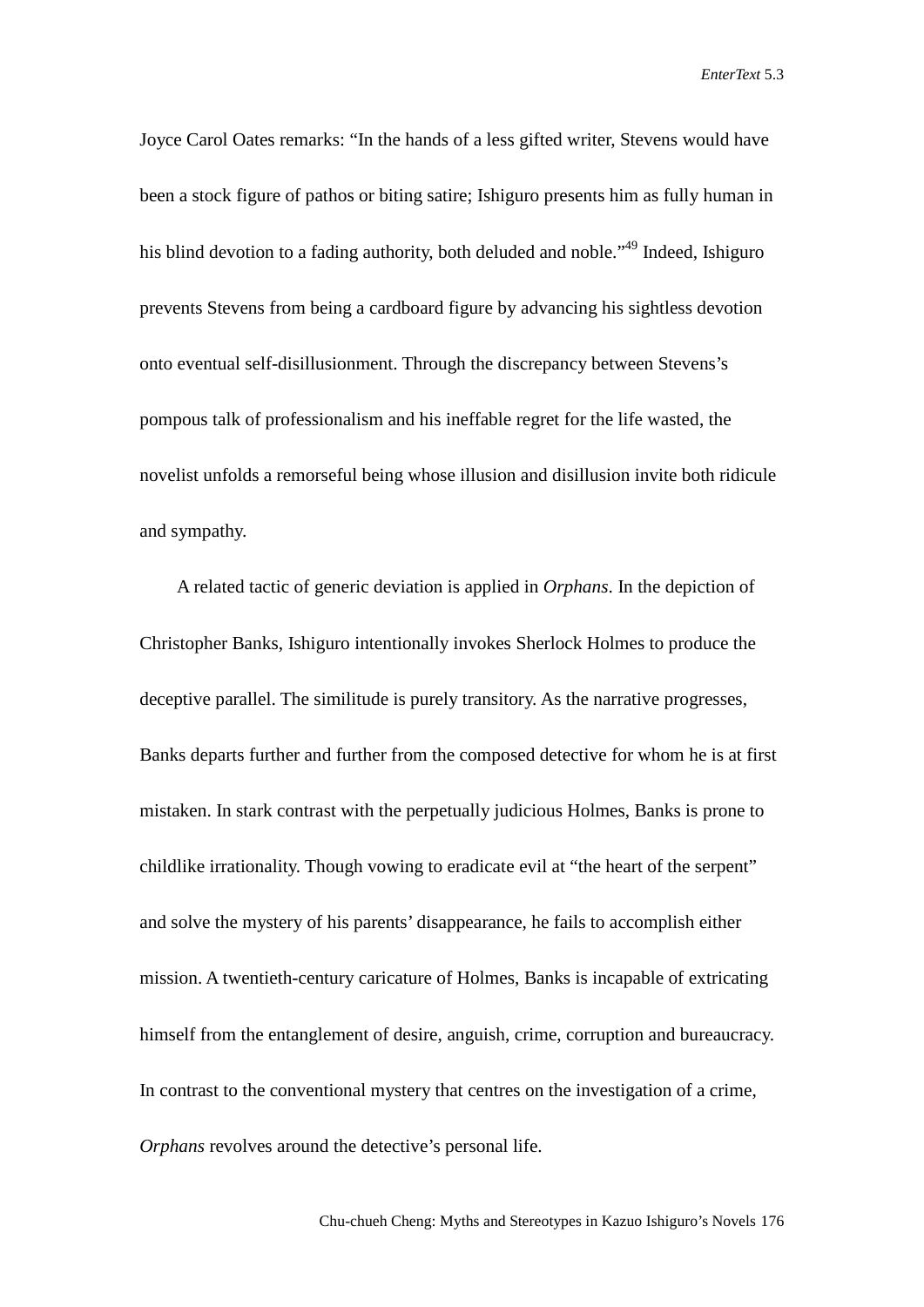To a certain extent, the storyline of *Orphans* resembles that of the British crime fiction popular in the 1920s and 1930s:<sup>50</sup> a murder happens in a placid community, an outsider is soon brought in to resolve the case, and the community restores its peace at the triumphant closure of the case. This predictable pattern is what Ishiguro intends *Orphans* to parody. He exhibits generic components of crime fiction to encourage the reader's anticipation that Banks will act accordingly, but later thwarts that expectation with surprising twists. Ishiguro experiments with how Banks would fare "carrying the tools that would be adequate in that fictional world... toward the second cataclysm."<sup>51</sup> The inadequacy of Banks's paraphernalia mirrors the limitation of the detective and the intangibility of the crime. As James Procter notes, "Ishiguro parodies the speech pattern of classic detective fiction only to suggest that act of detection is more elusive than it first appears."<sup>52</sup>

Other variations further demonstrate that the storyline and characterisation of *Orphans* disregard the conventions of crime fiction. Contradictory to the typified detective who comprehends and explains the nature of the crime, Banks lives in delusion and bewilderment. He naively conceives of evil as tangible, identifiable and hence eradicable. Though such assurance is expected of his profession, Banks takes actions noticeably atypical of his detective mission. Once in Shanghai, Banks regresses to juvenile illogicality. The mystery he vows to resolve entangles him to the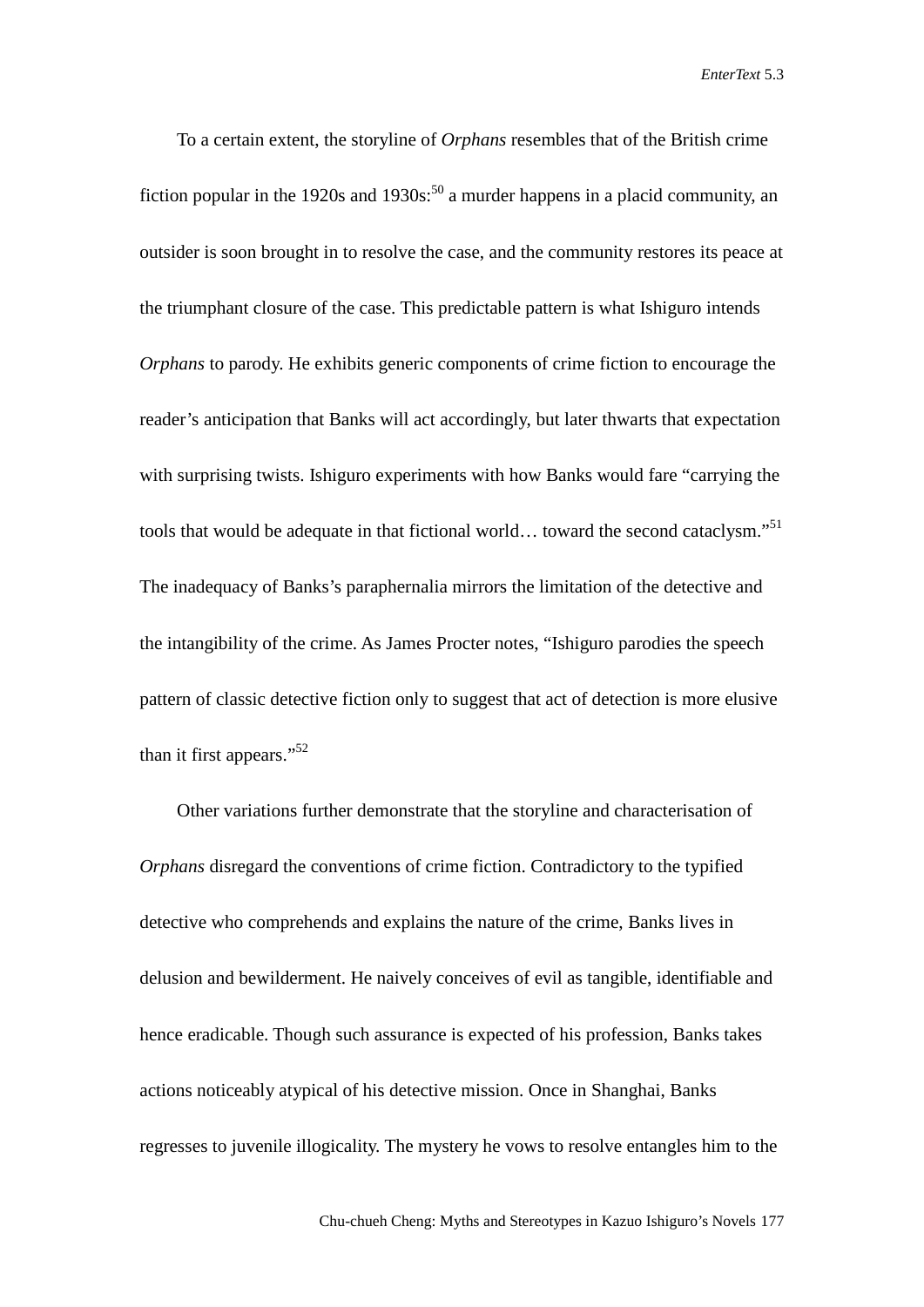extent that he depends on Philip to unveil the truth.

Philip, an avuncular figure Banks used to revere, turns out to be a turncoat profiting from the rivalry of the anti-opium campaign and opium-trading warlords, and later "the Yellow Snake" masterminding various high-profile crimes in China. The treacherous and sinister Chinese Other (his parents' abductor and possibly the heart of the serpent) that Banks has all along imagined Wang Ku to embody is merely a minor villain. In fact, it is Philip, the devious and cowardly British Self (his compatriot and his mother's former fellow campaigner), Banks fails to detect.

The mystery, as it is disclosed, contains neither violence nor murder. To the great dismay of Banks and the reader, the truth of his childhood mystery consists of his father's extramarital affair, Wang Ku's abduction of his mother, and Philip's hypocrisy. Just as banal and mundane as its cause, the mystery ends with excessively prolonged and perhaps unduly deferred denouement. The generic principle of the detective story would prescribe the finale of *Orphans* to be Philip's confession, that is, the last chapter of Part Six. The novel, however, develops one chapter further, to Part Seven. Chapter Twenty-three appends the Banks-Philip confrontation, dissolving the earlier dramatic suspense. Instead of triumphantly declaring a case closed, *Orphans* concludes with Banks's lamentation. Thwarting the reader's anticipation, these divergences liberate Banks from the restraints of the Holmes clone for which he was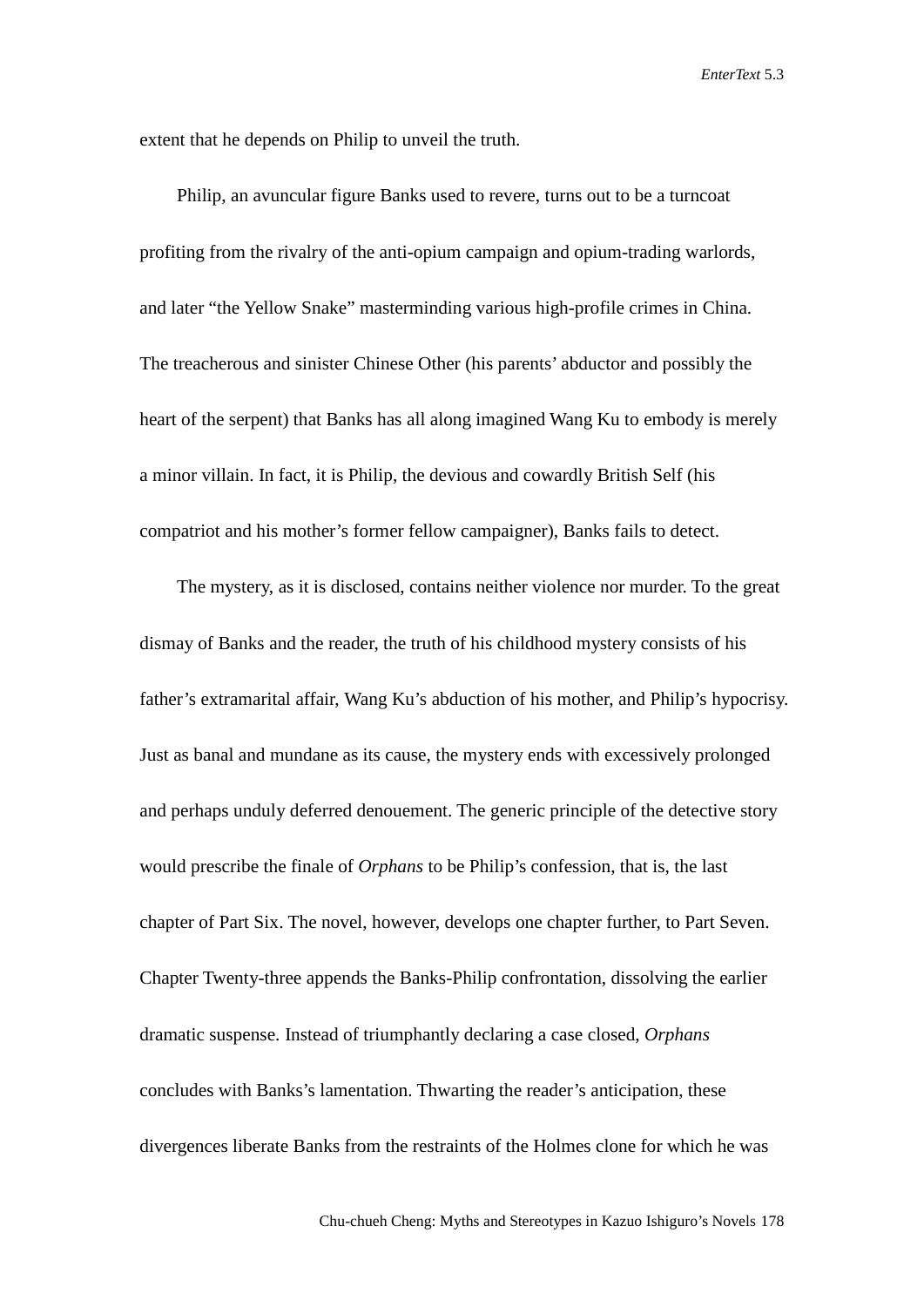initially mistaken. He emerges as a fallible being, susceptible to desire, fear, prejudice and ignorance.

Structural irregularities in *Orphans* prompt vigorous discussion. Brian Finney praises *Orphans* for blending "the excitement of a detective novel with the psychological interest of the first-person confessional that characterizes his earlier work."<sup>53</sup> Wai-chew Sim attends to the conspicuous absence of orthodox detective actions: "Despite his gumshoe appellation, Banks never gets to exhibit ratiocinative brilliance or to engage in intricate spadework...."<sup>54</sup> Finney and Sim are astute in noting Ishiguro's subversive intent. Conventionally a constant in the crime fiction, the detective becomes a variable, for the characterisation of Banks does not acquiesce to the progress of the story. The generic mutation of *Orphans* illustrates Vincent B. Leitch's theory that genres are "unstable heterogeneous formations capable of following out multiple lines of development."55 It, too, parallels the ambiguity of the crime Banks investigates, the convolution of human malevolence and benevolence, and, most noteworthy of all, the unpredictability of Banks the character.

Altering the principal components of various genres, Ishiguro exhibits stock characters in a new light. In the portrayals of Etsuko the bereaved mother, Ono the guilty artist, Stevens the regretful butler and Banks the disoriented detective, Ishiguro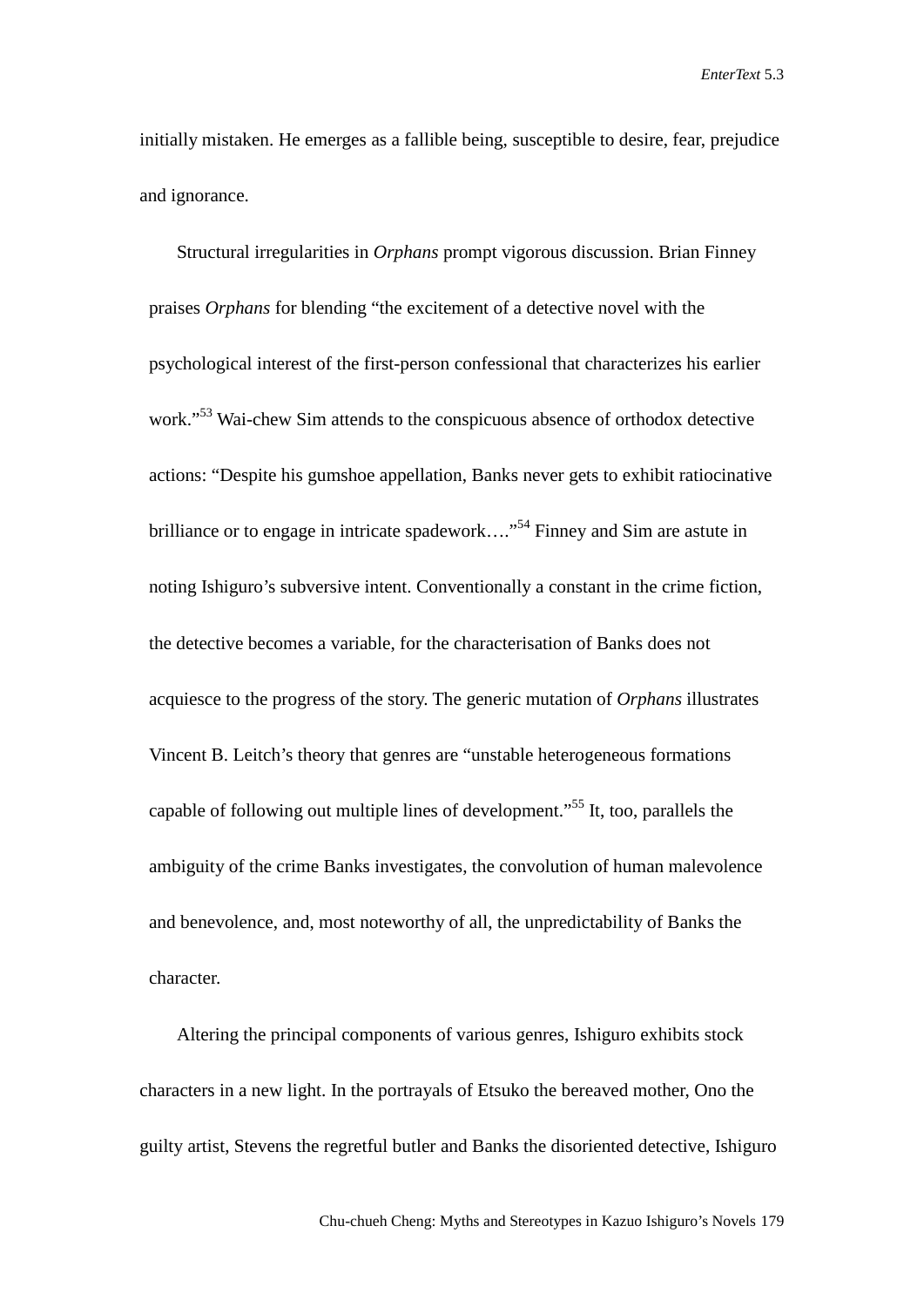has succeeded in directing attention to stereotypes whose personality is conventionally subordinated to the development of a storyline. Resituating these characters at centre-stage of the narrative, he invites the reader to explore the human complexity beneath the façade of banality. As Rebecca L. Walkowitz notes, Ishiguro employs "cultural stereotypes" to construe his novels as "national allegories," conflates the features of his texts with the attributes of the cultures they appear to delineate, and eventually subverts these myths by disclosing "the fictionalization of cultural truth."56 The indeterminacy of racial stereotypes and the heterogeneity of literary genres, as Ishiguro illustrates in his novels, not only deride the reader's insularity but also disparage the hollowness of national myths that reduce cultures to various sets of predictable conduct.

#### **Conclusion**

As an ethnic Japanese residing in England, Ishiguro perceives racial stereotypes with unusual insights, quickly discerning in the derogatory depictions of others the native's arrogance and anguish. He models Etsuko and Ono after the stereotypes of ordinary Japanese men and women and then gradually unfolds their individuality. The constructions of Stevens and Banks, likewise, capitalise on the popular belief that the English disposition is best illustrated in the butler's self-effacement and the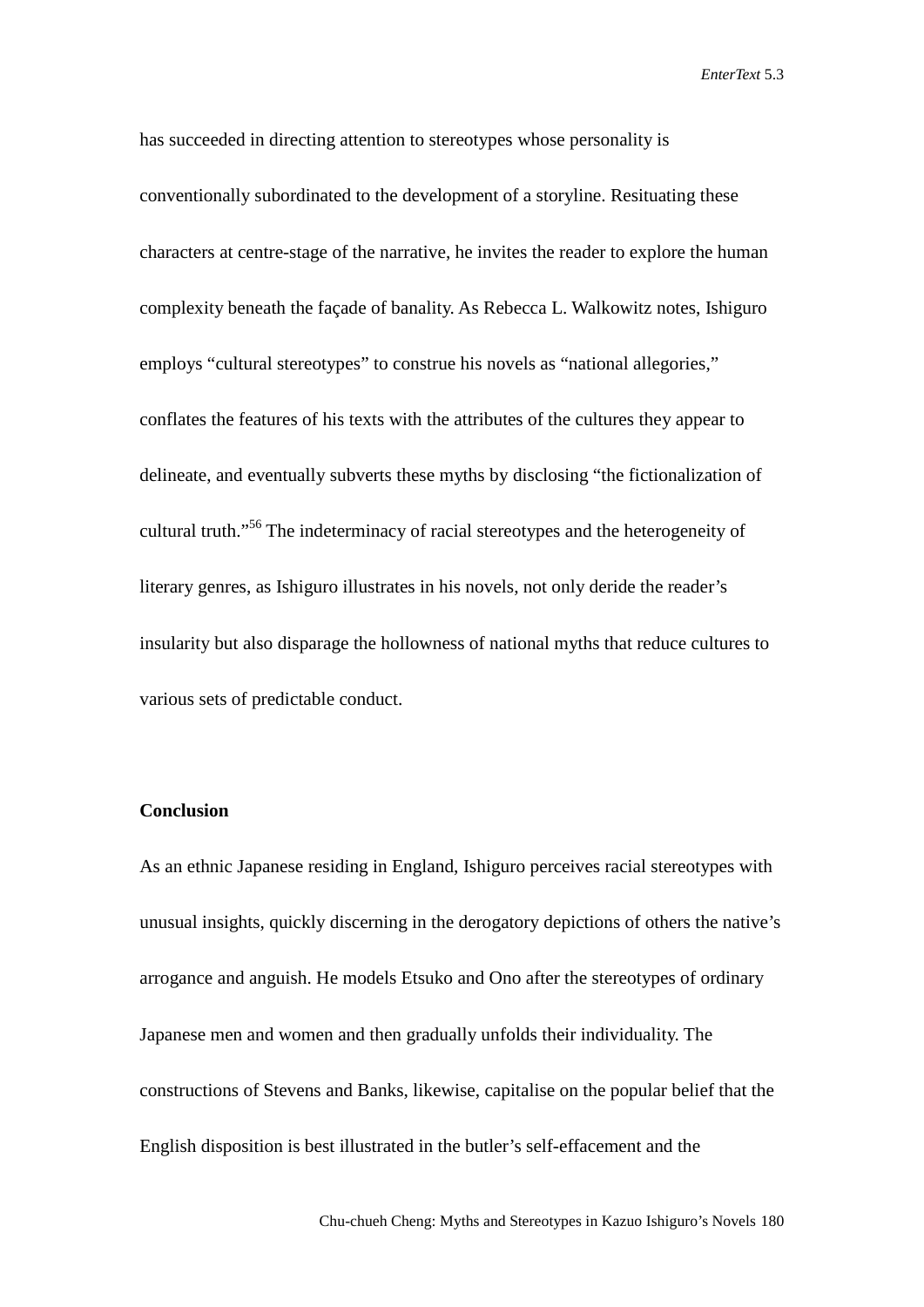detective's emotional restraint. It is from an insider-outsider's double vision that Ishiguro detects the fictionalisation of national/racial myths, challenges the validity of metonymic presumptions, and exposes the emptiness of cultural signifiers. He prompts the reader to ponder how one's limited imagination dictates the monotony one detects in the other. As Michael Pickering observes, stereotyping and the construction of the other both "address the same cultural and psychological processes involved in self/other relations" and "operate as strategies of symbolic containment and risk."57 The reduction and vilification one gives to the other (too often racial others) may very well mirror the insecurity or ignorance one suffers. In Ishiguro's novels, stereotypes do just that.

Abundant in *Pale, Artist, Remains* and *Orphans* are everyday scenes from *shomin-geki* and hackneyed sights from Western films and TV series. The genealogy of these clichéd images is traceable. *The Teahouse of the August Moon* (1956) and *Sayonara* (1957), among innumerable others, display geishas and pleasure districts to simulate a Japanese society that conforms to the one in the Western imagination. The self-portrait the West holds remains as conspicuously flawed as the image it constructs for the East. In addition to Jeeves the manservant, *Remains* calls forth the ambience of England's highbrow society and images of its imposing country estates, familiar from Merchant-Ivory productions such as *A Room with a View* (1986) and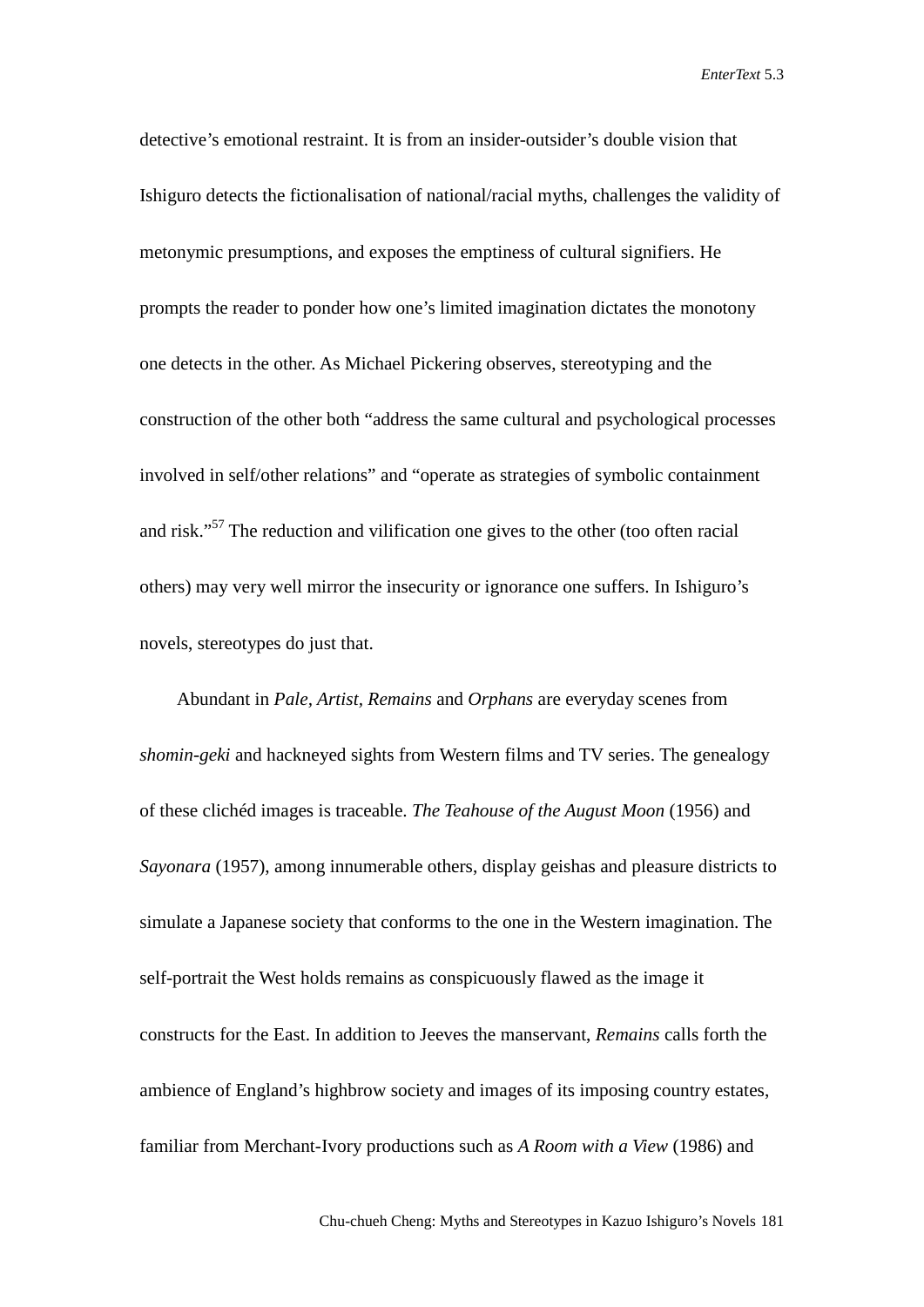*Maurice* (1987). The dual locations of *Orphans* are created around cinematic clichés in two antithetical clusters. Imminently noticeable are the sinister images of the Asian male in *The Mask of Fu Manchu* (1932) and those of a backward China in *The Good Earth* (1937), and *The Bitter Tea of General Yen*<sup>58</sup> (1933). Equally conspicuous is the emotionally restrained England of Sherlock Holmes that innumerable TV series and cinematic productions endeavour to replicate.

Widely proliferated images from the mass media, as illustrated in *Pale, Artist, Remains* and *Orphans*, prove a rich source of literary imagination. The compatibility of literature and the mass media in these texts demonstrate that generic boundaries remain porous: each narrative, inherently heterogeneous, retains divergent potentials for plot and character development. The polygeneric nature of each text mirrors the indeterminacy of a nation that defies easy reduction. Writing against generic conventions, societal practices, and gender expectations, the Japanese-British novelist turns myths into cultural mockery, clichés into chic ideas, and stereotypes into captivating personalities. Most noticeably, he weaves the transitory of mass culture into the enduring of literary texts, unfolding the advent of a genre that embraces both the profane and the sacred.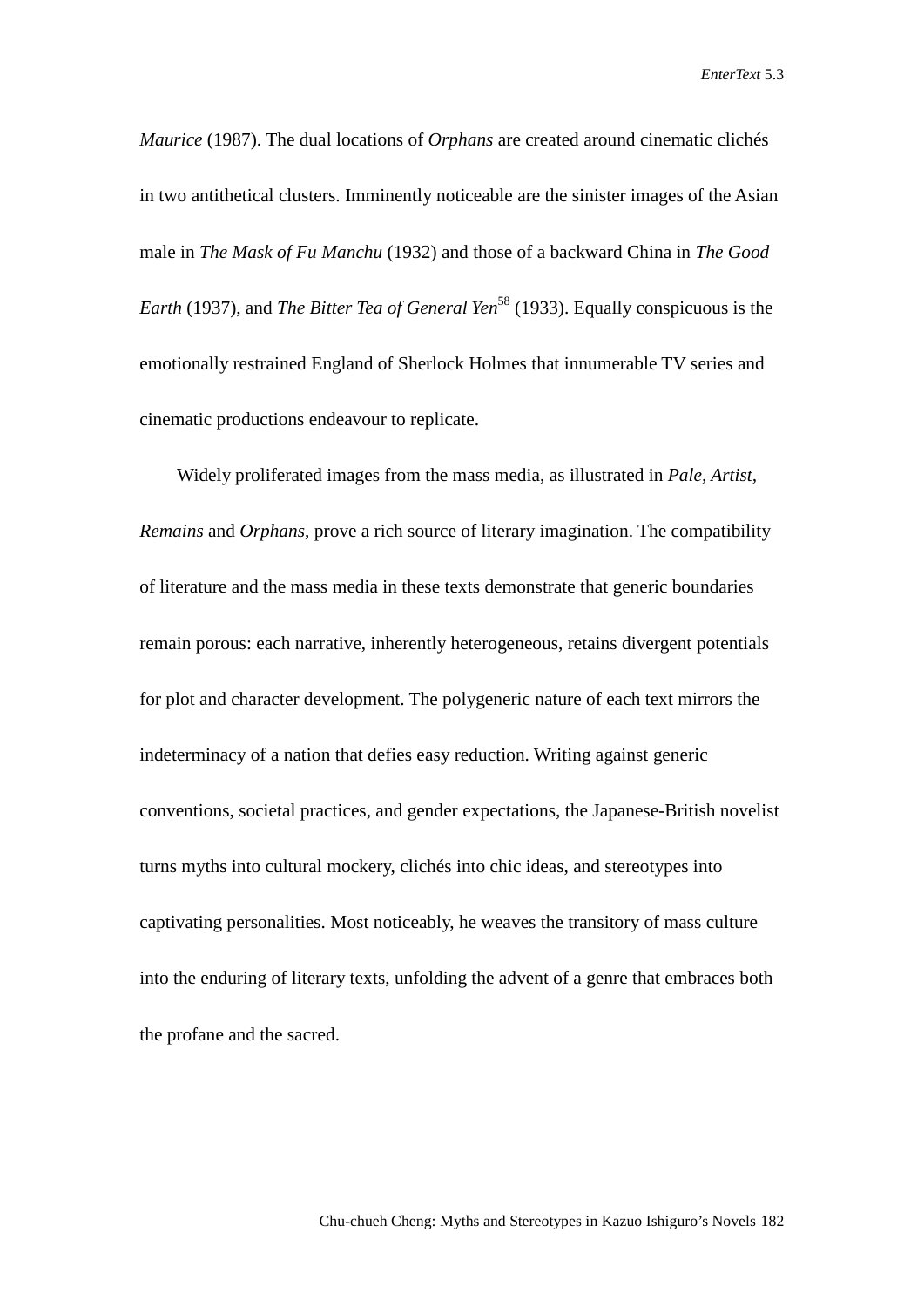- <sup>1.</sup> Benedict Anderson, *Imagined Communities: Reflections on the Origin and Spread of Nationalism* (London: Verso, 1991).
- <sup>2.</sup> Nermeen Shaikh, "Interview with Kazuo Ishiguro," (*AsiaSource*, 2002, screen 1; [http://www.asiasource.org/news/special\\_reports/i](http://www.asiasource.org/news/special_reports/)shiguro.cfm).
- 3. Ibid.
- 4. Kazuo Ishiguro, *A Pale View of Hills* (London: Faber and Faber, [1982] 1991); *An Artist of the Floating World* (New York: Vintage, [1986] 1989); *The Remains of the Day* (New York: Vintage, [1988] 1993); *When We Were Orphans* (London: Faber and Faber, 2000). Hereafter, these works will be indicated by abbreviated titles. *The Unconsoled* (1995) and *Never Let Me Go* (2005) do not fit into the discussion of this essay, for neither text addresses the issue of cultural contention. *The Unconsoled*, set in a surrealistic world, tells how traumas consume individuals and incarcerate them in the haunting past. *Never Let Me Go*, set in the placidity of rural England, relates the disturbing story about human clones whose existence, ignorant of their origins and deprived of future, is solely to serve as spare parts in medical procedures.
- 5. Mary Louise Pratt, *Imperial Eyes: Travel, Writing, and Transculturation* (London: Routledge, 1992), 6.
- $6.$  Ishiguro does not have memories of a homeland ravaged and exploited by the British Empire. Rather than revolving around the consequences of decolonization, Ishiguro's narratives foreground the psychological turmoil of civilians whose lives the Second World War has drastically altered and the socio-cultural transmutation the war has inevitably occasioned. *Pale*, *Artist*, *Remains*, and *Orphans* collectively present a disquieting picture of the war from haunting memories of ordinary people from Japan and Britain.
- 7. *Pale*, 10.
- 8. Ibid., 90.
- 9. Ibid., 176.
- <sup>10.</sup> *Madame Butterfly*, Giacomo Puccini's world-renown opera set in Nagasaki in 1904, depicts the tragic romance of a Japanese geisha, Cio-Cio-San (or Butterfly), and her American lover, Captain Pinkerton. Upon the news of Pinkerton's marriage in the States, Butterfly, overcome with despair, commits suicide. Tapping into the shared locale of Nagasaki in *Pale* and *Butterfly*, Ishiguro may very well model Frank after Pinkerton and Sachiko after the subservient geisha. See "Madame Butterfly-Giacomo Puccini" (http://ww[w.culturevulture.net/Opera/Butterfly.htm\)](http://www.culturevulture.net/Opera/Butterfly.htm).
- <sup>11.</sup> Lord Yoshitsune (1159-1189), full name Minamoto Yoshitsune, is a legendary samurai whose achievement in the Gempei War determined the course of Japanese history. See "Minamoto Yoshitsune," *Samurai Archives* [\(http://www.samurai-archives.com/yoshitsune.html](http://www.samurai-archives.com/yoshitsune.htm)). Like Yoshitsune, Miyamoto Musashi (1584-1645) is a famous swordsman. His popularity in the twentieth century largely derives from the wide circulation of Yoshikawa's novel *Musashi*, whose intriguing details capture the imagination of western readers. See "Miyamoto Musashi," *Samurai*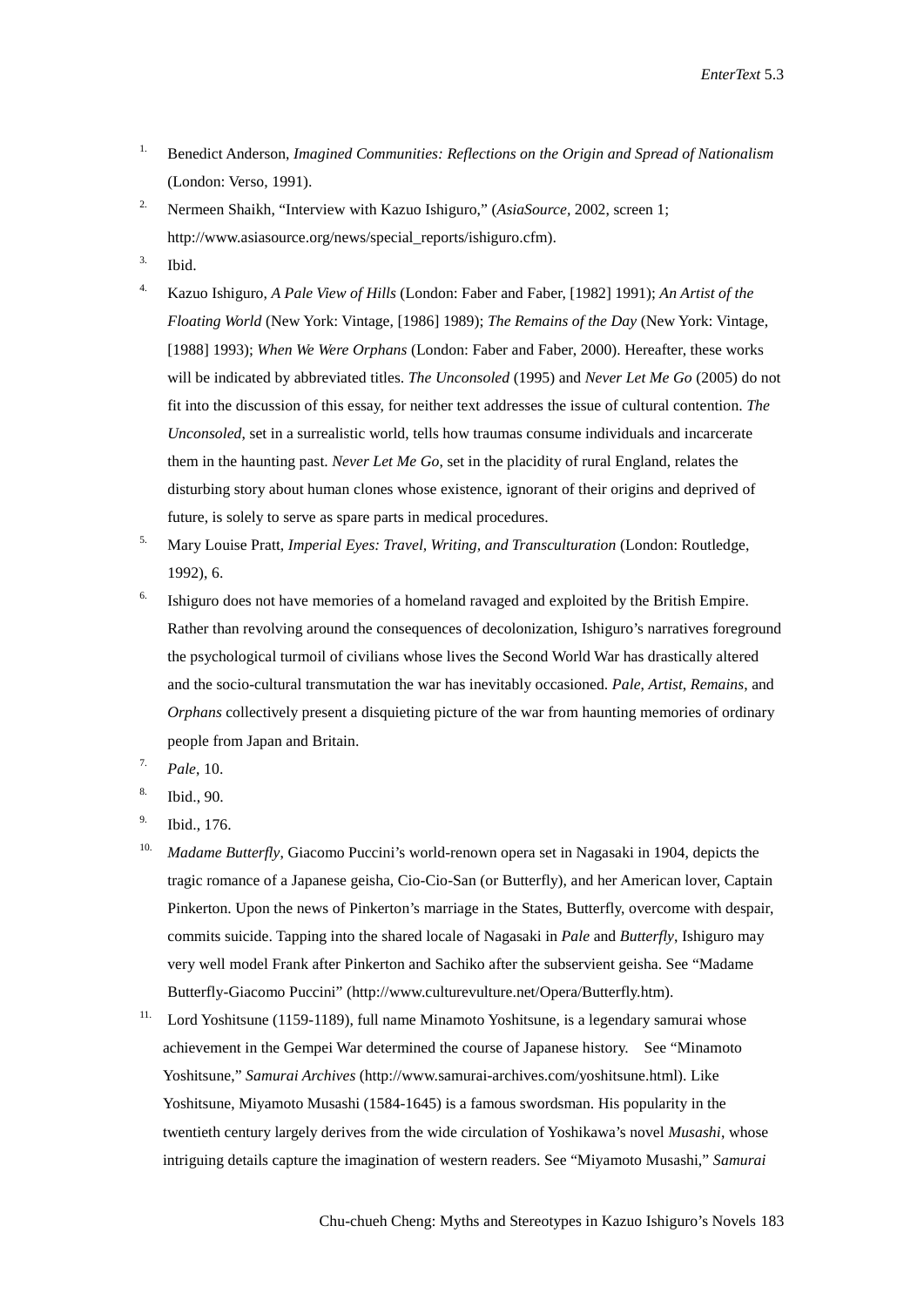*Archives* (http://www.samurai-archives.com/musashi.html).

- <sup>12.</sup> First created as a comic-strip character in 1929 and later presented as a cartoon figure between the 1930 and 1970s, Popeye the Sailorman remains one of the most recognizable American icons worldwide. See "Popeye the Sailor Man, Comic's First Super Hero," *Once Upon A Dime* [\(http://www.onceuponadime.com/reviews/popeye.htm\)](http://www.onceuponadime.com/reviews/popeye.htm). Originally created as a figure in a radio show in 1933 and later in a very successful ABC television program between 1949 and 1957, the Lone Ranger has become a legendary figure synonymous of American heroism. See B. R. Smith, "The Lone Ranger," *The Museum of Broadcast Communications* (http:/[/www.museum.tv//archives/etv/L/htmlL/loneranger/loneragner.htm\)](http://www.museum.tv/archives/etv/L/htmlL/loneranger/loneragner.htm).
- 13. *Artist*, 55.
- 14. Rebecca L. Walkowitz, "Ishiguro's Floating Worlds" (*English Literary History* 68, 2001), 1061-62.
- <sup>15.</sup> On the parallel Stevens conceives between his nation and profession, Dominic Head remarks: "the 'Great' in Great Britain, [is] exemplified for Stevens in the undemonstrative rural English landscape… but this restrained 'greatness' is actually code for repression or concealment." Dominic Head, *The Cambridge Introduction to Modern British Fiction, 1950-2000* (Cambridge: Cambridge University Press, 2002), 157.
- 16. *Remains*, 28-29.
- 17. Ibid., 14.
- 18. Ibid., 17.
- 19. Ibid., 102.
- 20. Ibid., 103.
- 21. *Orphans*, 62.
- $22.$  Ibid., 65.
- 23. Michael Wood, *Children of Silence: On Contemporary Fiction* (New York: Columbia University Press, 1998), 181.
- 24. Homi Bhabha, *The Location of Culture* (London: Routledge, 1994), 87.
- 25. Roland Barthes, *Empire of Signs*, trans. Richard Howard (New York: Hill and Wang, [1970] 1982).
- 26. *Pale*, 99.
- 27. Ibid., 137-38.
- 28. "Peace Park Nagasaki, Japan," *Yahoo! Travel*; available from

(http://www. travel.yahoo[.com/p-travelguide-2886625-peace\\_park\\_nagasaki-i\)](http://travel.yahoo.com/p-travelguide-2886625-peace_park_nagasaki-i).

- 29. *Pale*, 177.
- 30. *Artist*, 99, 175.
- 31. Malcolm Bradbury characterises *Artist* as "a work of odd mannerism, a stylized piece of Japonaiserie," but he does not elaborate on the term. See Malcolm Bradbury, *No, Not Bloomsbury* (London: André Deutsch, 1987), 365. It is Barry Lewis who differentiates *Japonaiserie* from *Japaneseness*, defining the latter as "essence and core" and the former as "contingence and surface." See Barry Lewis, *Kazuo Ishiguro* (Manchester: Manchester University Press, 2000), 52.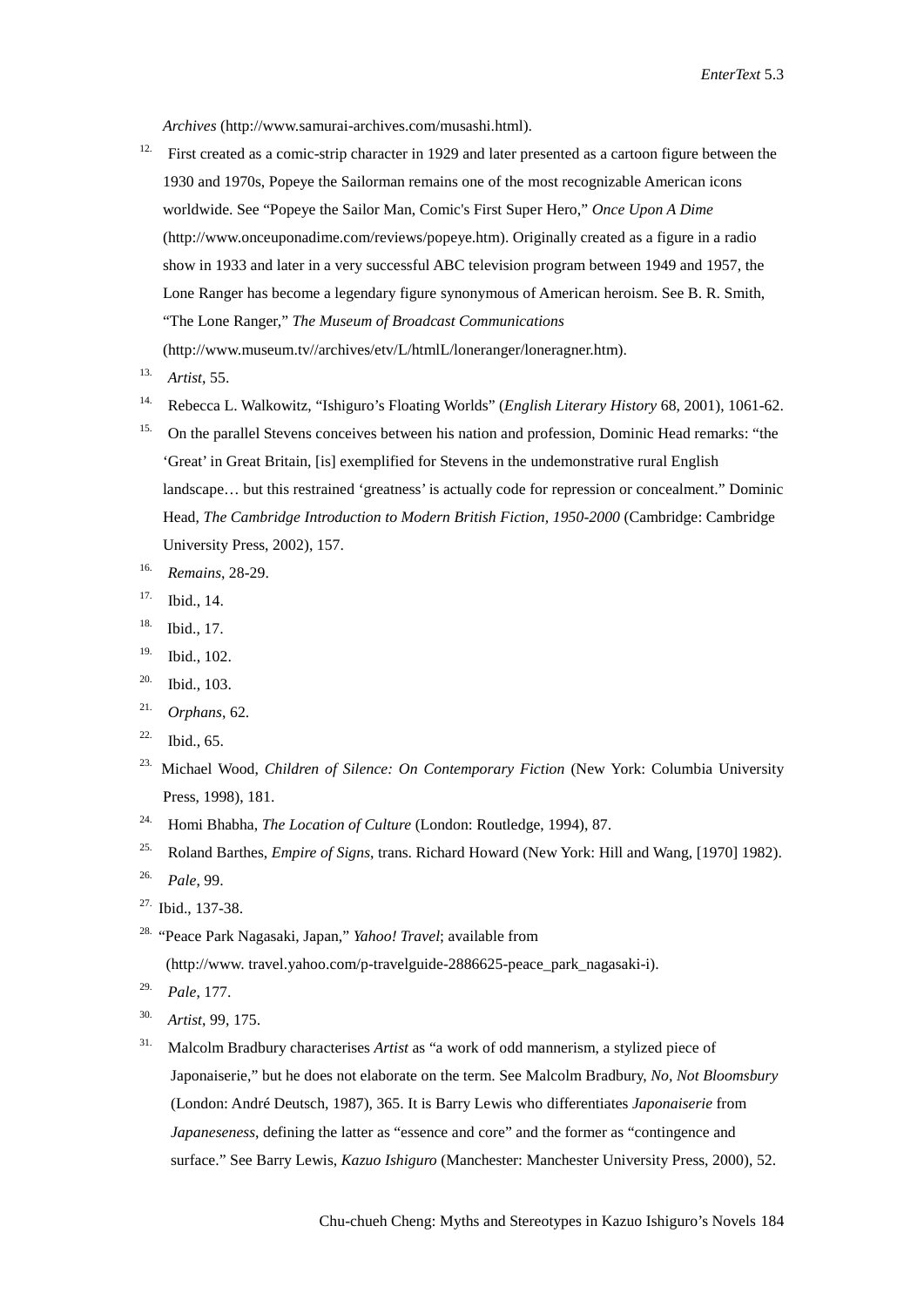In *Orphans*, a similar tactic of Japonaiserie remains noticeable.

- 32. *Artist*, 69.
- 33. *Remains*, 27-28.
- 34. Bob Spitz, "A Merchant Ivory Treatment" (*House Beautiful* 135.6, 1993), 50.
- 35. Shaikh, screen 1; Kenzaburo Oe, "The Novelist in Today's World: A Conversation" (*Boundary 2* 18.3, 1991), 139; Allan Vorda and Kim Herzinger, *Face to Face: Interviews with Contemporary Novelists* (Houston, TX: Rice University Press, 1993), 14-15.
- 36. Shaikh, screen 1.
- 37. Lewis Burke Frumkes, "Kazuo Ishiguro: The International Novelist Examines Chaotic World through the Prism of Memory" (*Writer* 1114.5, 2001), 1-4.
- 38. *Orphans*, 65.
- 39. Ibid., 345.
- 40. Gina Marchetti, *Romance and the "Yellow Perils:" Race, Sex, and Discursive Strategies in Hollywood Fiction* (Berkeley: University of California Press, 1993), 202.
- 41. Dean MacCannell, *The Tourist: A New Theory of Leisure Class* (New York: Schocken, 1976), 110.
- 42. E. M. Forster, *Aspects of the Novel* (New York: Harcourt Brace, 1927), 67, 69.
- 43. That Keiko and Mariko merge into one at the concluding paragraphs of *Pale* suggests the inconsistency of Etsuko's disclosure: Sachiko may very well be an imaginary figure through which Etsuko circuitously discloses her ineffable past. See Wood 181; Brian W. Shaffer, *Understanding Kazuo Ishiguro* (Columbia, SC: University of South Columbia Press, 1998), 24; Mike Petry, *Narratives of Memory and Identity: The Novels of Kazuo Ishiguro* (Frankfurt: Peter Lang, 1999), 55-57; Lewis, *Kazuo Ishiguro*, 34-36; Cynthia F. Wong, *Kazuo Ishiguro* (Devon: Northcote, 2000), 28-32.
- 44. *Artist*, 13.
- 45. Gregory Mason, "Inspiring Images: The Influence of the Japanese Cinema on the Writings of Kazuo Ishiguro" (*East-West Film Journal* 3.2, 1989), 40.
- 46. Ibid., 41-43.
- $47.$  P. G. Wodehouse has published a series of Jeeves novels, revolving around the various adventures the quick-witted butler takes with his less intelligent master Bertie Wooster. They include *The Inimitable Jeeves*, *Carry On, Jeeves*, *Very Good Jeeves*, and so forth.
- 48. Salman Rushdie, *Imaginary Homelands: Essays and Criticism 1981-1991* (London: Penguin, 1992), 244.
- 49. Joyce Carol Oates, "The Serpent's Heart" (*Times Literary Supplement*, London, 31 March 2000), 21-22.
- W. H. Auden holds that the concept of Christianity operates in the mechanism of chaos and exorcism in crime fiction and characterises the generic formula as "the miraculous intervention of a genius from outside who removes guilt by giving knowledge of the guilty." Quoted Stephen Knight, *Crime Fiction 1800-2000: Detection, Death, Diversity* (New York: Palgrave, 2004), 107.